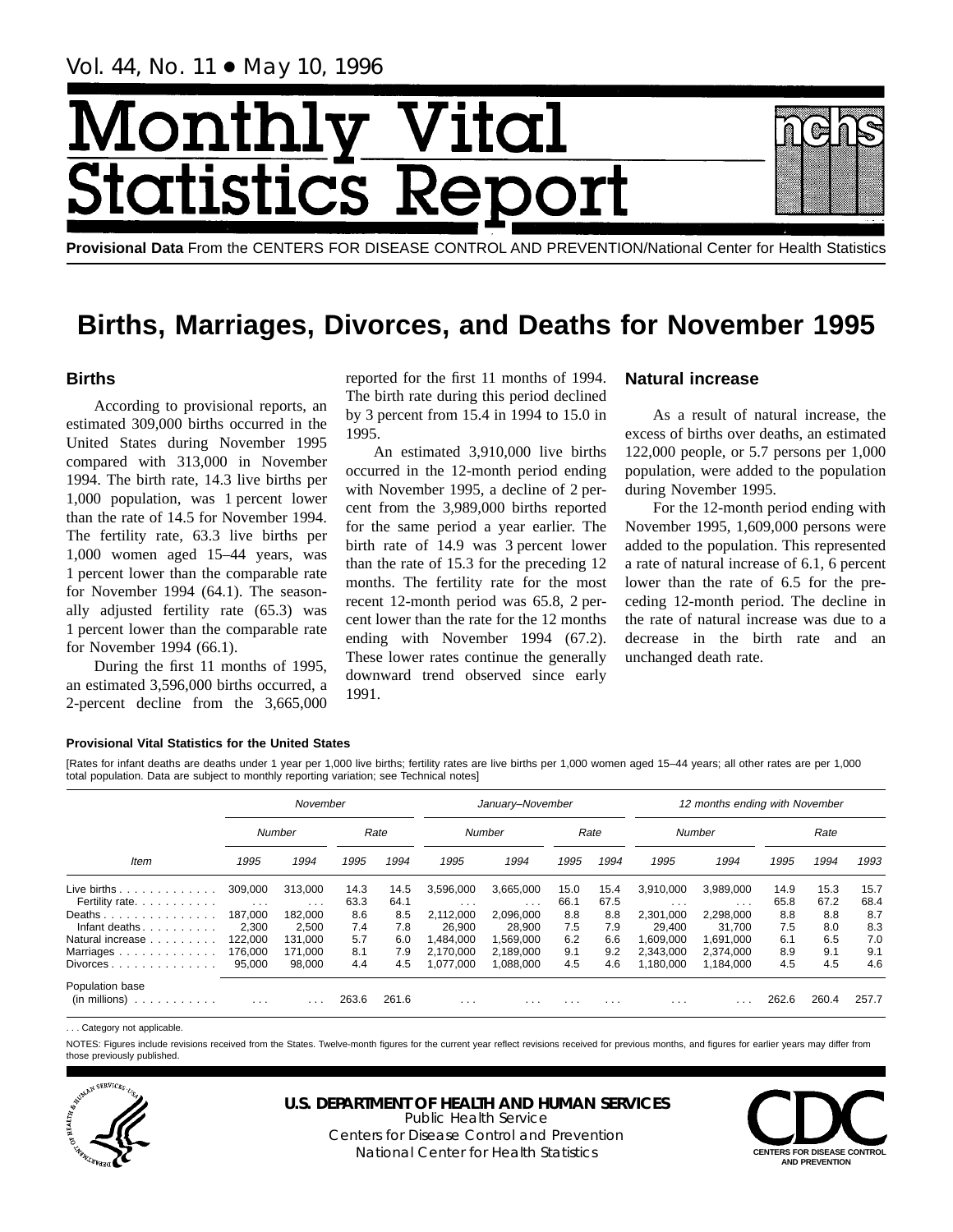# **Marriages**

Approximately 176,000 couples married in November 1995, a 3-percent increase compared with November 1994 (171,000). The marriage rate for November (per 1,000 population) was also 3 percent higher in 1995 (8.1) than in 1994 (7.9).

Despite the increases for the month of November, the number and rate of marriages for January–November 1995 were 1 percent lower than the comparable figures for 1994. The number of marriages for the period was 2,189,000 in 1994 compared with 2,170,000 in 1995; the marriage rate declined from 9.2 to 9.1.

For the 12-month period ending with November 1995, an estimated 2,343,000 marriages occurred, 1 percent fewer than for the comparable period ending with November 1994 (2,374,000). The marriage rate for the current 12-month period (8.9) was 2 percent lower than the rate for the same period a year earlier (9.1).

### **Divorces**

The provisional number of divorces for November 1995 was 95,000, 3 percent fewer than for November a year earlier (98,000). The divorce rate per 1,000 population for November was 2 percent lower in 1995 (4.4) than in 1994 (4.5).

Divorces granted during January–November 1995 totaled 1,077,000, a 1-percent decline compared with the same period in 1994 (1,088,000). The divorce rate for the 11-month period was 4.5 in 1995, 2 percent lower than in 1994  $(4.6)$ .

The number and rate of divorces for the 12-month period ending with November 1995 were essentially unchanged from the figures for the comparable period a year earlier. The number of divorces for the current 12-month period (1,180,000) was less than 1 percent lower than for the period ending with November 1994 (1,184,000), while the divorce rate was 4.5 for both periods.

# **Deaths**

For November 1995 an estimated 187,000 deaths occurred in the United States. The death rate was 8.6 deaths per



**Provisional birth rates per 1,000 population by month: United States, 1993–95**



**Provisional seasonally adjusted fertility rates per 1,000 women aged 15–44 years: United States, 1991–95**



**Provisional marriage rates per 1,000 population by month: United States, 1993–95**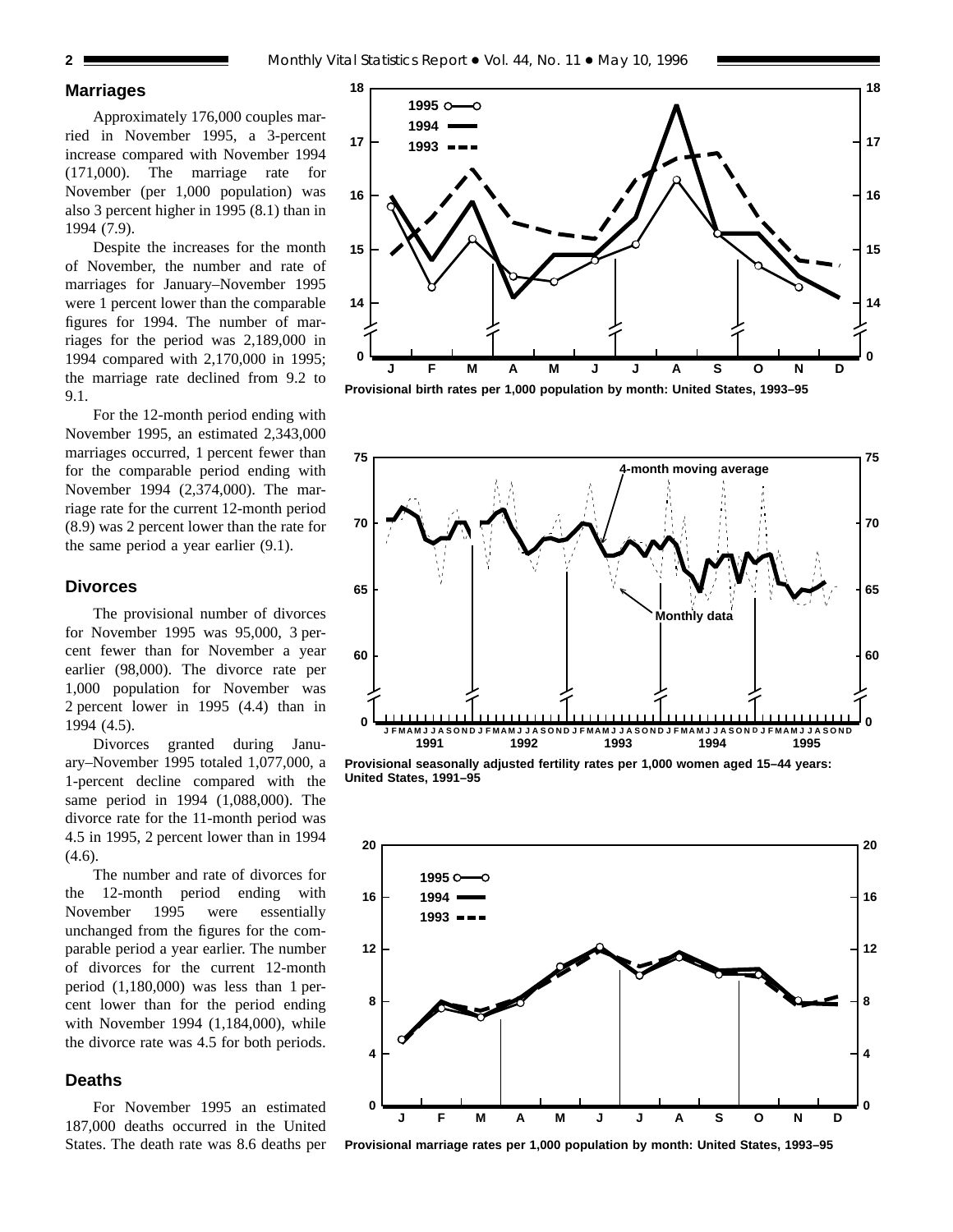1,000 population, 1 percent higher than the rate of 8.5 for November a year earlier. Among the 187,000 deaths for November 1995 were 2,300 deaths at

ages under 1 year. According to provisional statistics, 2,112,000 deaths occurred during the first 11 months of 1995, 1 percent higher than the number estimated for January–November 1994 (2,096,000). The death rate, 8.8 per 1,000 population, was the same as the rate for January–November 1994. Among the 2,112,000 deaths for January–November 1995 were 26,900 deaths at ages under 1 year, yielding an infant mortality rate of 7.5 per 1,000 live births. This rate was 5 percent lower than the rate of 7.9 for the first 11 months of 1994.

The death rate for the 12 months ending with November 1995 was 8.8 deaths per 1,000 population, the same as the rate for the comparable 12-month period a year earlier. The infant mortality rate for this 12-month period was 7.5 per 1,000 live births, 6 percent lower than the rate of 8.0 for the 12 months ending with November 1994.

*Current Mortality Sample, 12 months ending with October 1995—*The provisional death rate for the 12 months ending with October 1995 was 875.1 per 100,000 population, 1 percent lower than the rate of 882.4 for the 12-month period ending October 1994. The provisional age-adjusted death rate for the 12-month period ending with October 1995 was 503.0 per 100,000 U.S. standard million population, 2 percent lower than the rate of 511.9 for the 12-month period ending with October 1994. The age-adjusted death rates control for changes and variations in the age composition of the population; therefore, they are better indicators than crude rates for showing changes in mortality risk over time and for showing differences between race-sex groups within the population. Among the race-sex groups, the estimated ageadjusted death rates decreased for white males and black males. By age the death rate for the total population decreased for the following age groups: under 1 year, 55–64 years, 65–74 years, and 85 years and over.

Among the major causes of death, the estimated death rate decreased between the two successive 12-month periods for Diseases of heart, Pneumonia



**Provisional death rates per 1,000 population by month: United States, 1993–95**



**Provisional infant mortality rates per 1,000 live births by month: United States, 1993–95**



**Provisional birth rates per 1,000 population for successive 12-month periods ending with month indicated: United States, 1991–95**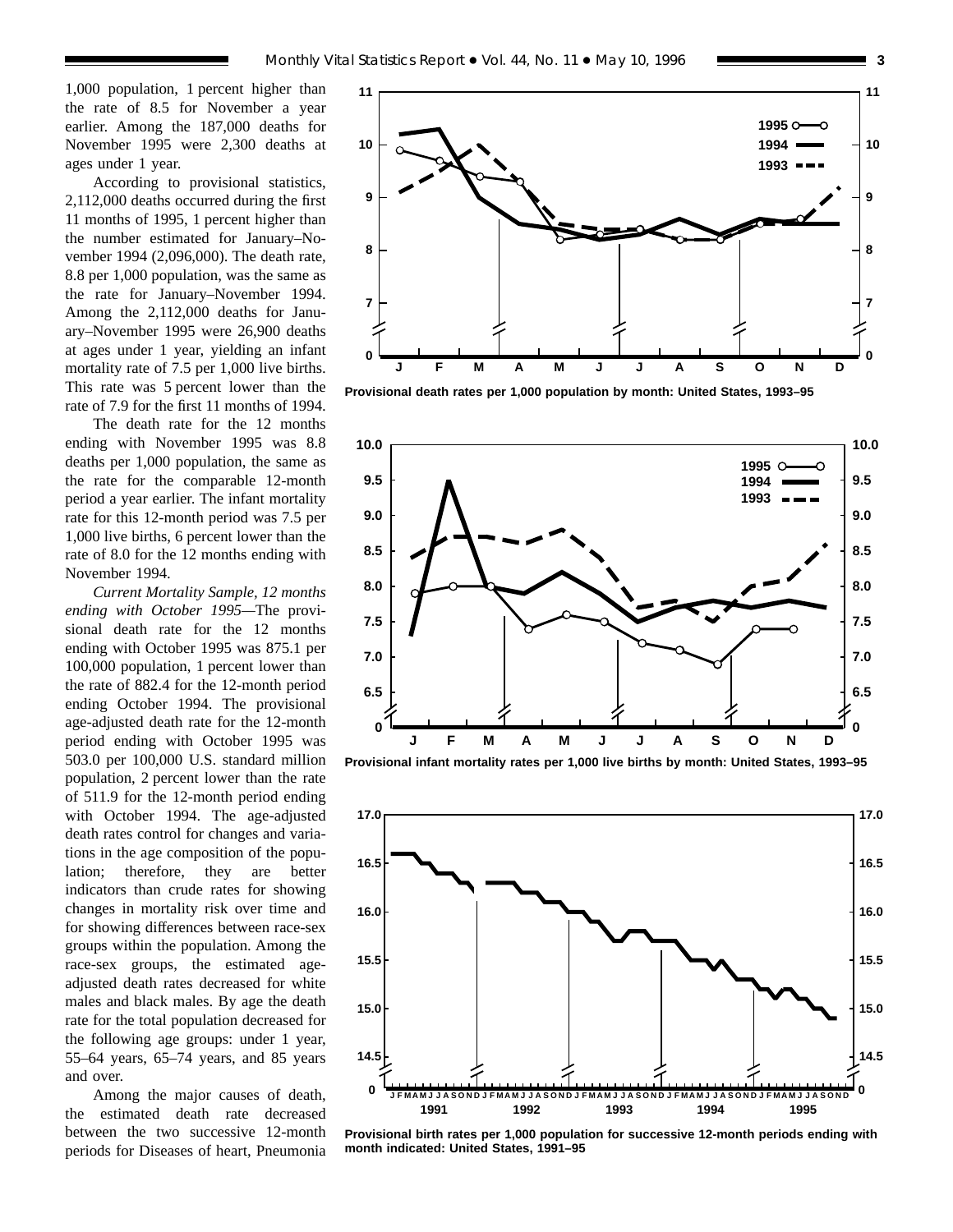and influenza, and Homicide and legal intervention. The death rate increased between the two successive 12-month periods for Diabetes mellitus; Human immunodeficiency virus infection; and Nephritis, nephrotic syndrome, and nephrosis.

The death rate for Injury by firearms for the 12 months ending with October 1995 was 13.7 per 100,000 population, 8 percent lower than the rate of 14.9 for the comparable 12-month period a year earlier.

The infant mortality rate for the 12 months ending with October 1995 was 757.5 per 100,000 live births, 5 percent lower than the rate of 801.4 for the same 12-month period a year earlier. For infants under 28 days, the 12-month rate ending with October 1995 was 483.6 compared with a rate of 507.2 for the 12-month period a year earlier. The infant mortality rate for infants 28 days–11 months was 272.8 compared with a rate of 294.1 for the 12-month period a year earlier. The changes in the mortality rates for infants under 28 days and for those 28 days–11 months were not statistically significant. Among causes of infant death, the infant mortality rate decreased between the two successive 12-month periods for Sudden infant death syndrome and Respiratory distress syndrome.



**Provisional marriage rates per 1,000 population for successive 12-month periods ending with month indicated: United States, 1991–95**



**Provisional divorce rates per 1,000 population for successive 12-month periods ending with month indicated: United States, 1991–95**



**Provisional death rates per 1,000 population for successive 12-month periods ending with month indicated: United States, 1991–95**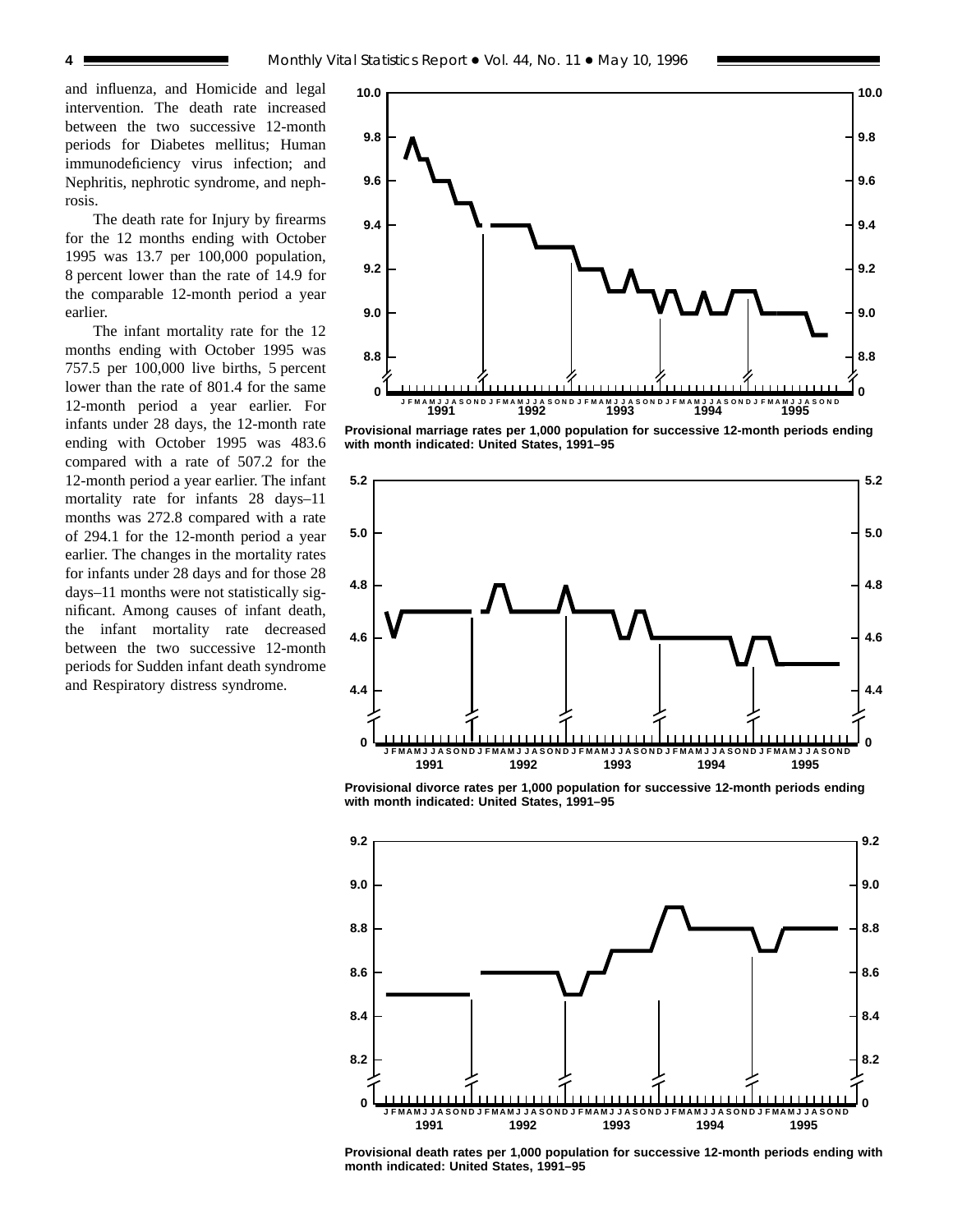

**Provisional infant mortality rates per 1,000 live births for successive 12-month periods ending with month indicated: United States, 1991–95**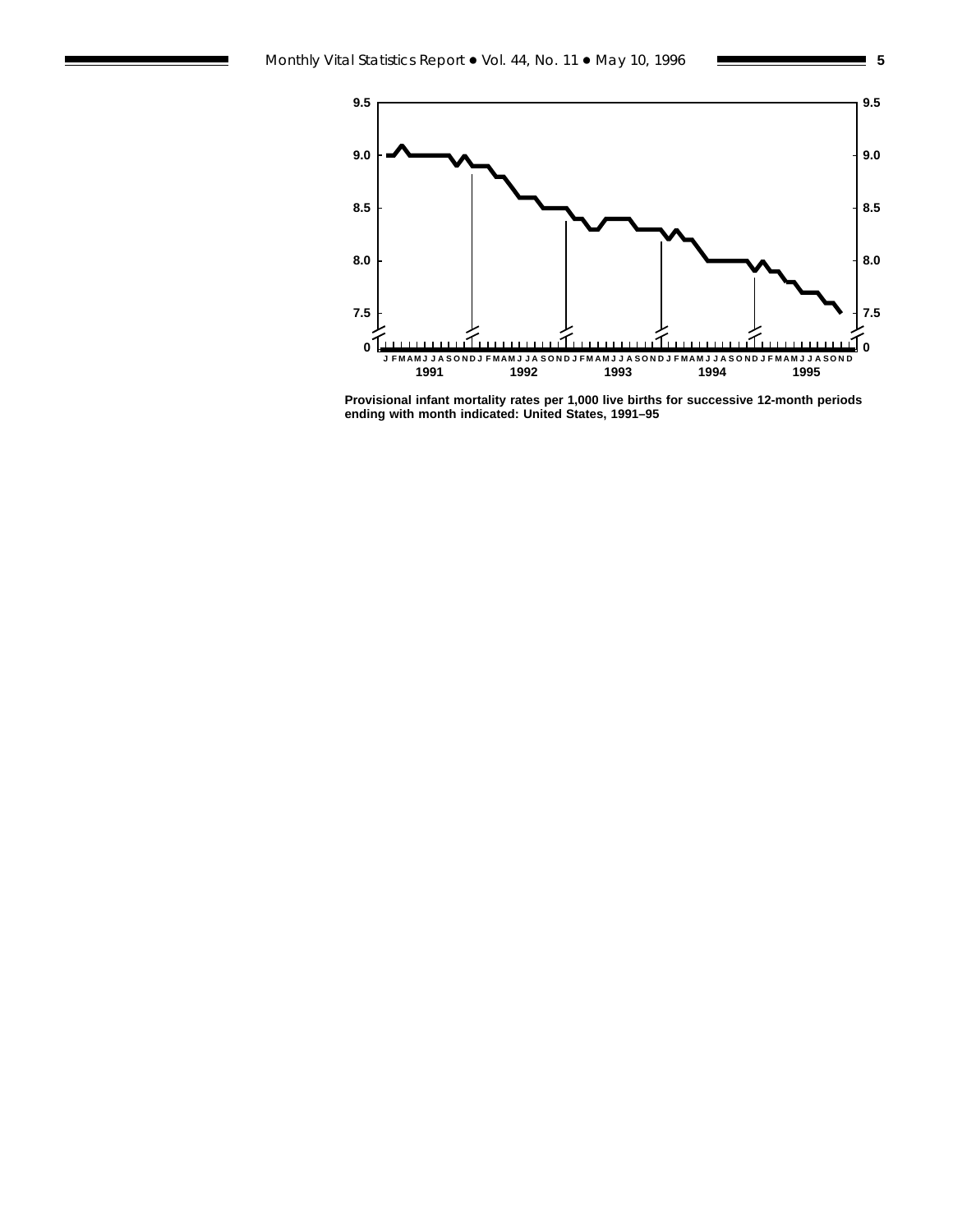#### **Table 1. Provisional number of live births, marriages, divorces, deaths, and infant deaths and rates, by month: United States, January 1994–November 1995**

[Data are provisional and are subject to monthly reporting variation; see Technical notes]

|                              | Live births |                                 |                                          |                                     | Marriages |                                 | <b>Divorces</b> |                                 |         | Deaths                          |        | Infant deaths                    |
|------------------------------|-------------|---------------------------------|------------------------------------------|-------------------------------------|-----------|---------------------------------|-----------------|---------------------------------|---------|---------------------------------|--------|----------------------------------|
|                              |             |                                 | Rate per 1,000 women<br>aged 15-44 years |                                     |           |                                 |                 |                                 |         |                                 |        |                                  |
| Period                       | Number      | Rate per<br>1,000<br>population | Unadjusted                               | Seasonally<br>adjusted <sup>1</sup> | Number    | Rate per<br>1,000<br>population | Number          | Rate per<br>1,000<br>population | Number  | Rate per<br>1,000<br>population | Number | Rate per<br>1,000<br>live births |
| 1994:                        |             |                                 |                                          |                                     |           |                                 |                 |                                 |         |                                 |        |                                  |
| January. $\ldots$ .          | 352.000     | 16.0                            | 69.9                                     | 73.4                                | 107.000   | 4.9                             | 97,000          | 4.4                             | 224,000 | 10.2                            | 2,500  | 7.3                              |
| February                     | 294,000     | 14.8                            | 64.8                                     | 66.1                                | 156,000   | 8.0                             | 88,000          | 4.4                             | 204,000 | 10.3                            | 2,900  | 9.5                              |
| March                        | 350.000     | 15.9                            | 69.6                                     | 70.6                                | 147,000   | 6.8                             | 103,000         | 4.7                             | 199,000 | 9.0                             | 2,700  | 8.0                              |
| April<br>.                   | 302,000     | 14.1                            | 62.0                                     | 63.5                                | 175,000   | 8.3                             | 100,000         | 4.7                             | 182,000 | 8.5                             | 2,500  | 7.9                              |
| May<br>.                     | 329,000     | 14.9                            | 65.3                                     | 65.8                                | 232,000   | 10.5                            | 104,000         | 4.7                             | 186,000 | 8.4                             | 2,700  | 8.2                              |
| June<br>.                    | 319.000     | 14.9                            | 65.5                                     | 64.2                                | 262,000   | 12.2                            | 103,000         | 4.8                             | 176.000 | 8.2                             | 2,500  | 7.9                              |
| July                         | 346.000     | 15.6                            | 68.6                                     | 65.8                                | 222.000   | 10.0                            | 98,000          | 4.4                             | 184.000 | 8.3                             | 2.600  | 7.5                              |
| August                       | 392.000     | 17.7                            | 77.7                                     | 73.4                                | 262,000   | 11.8                            | 99,000          | 4.5                             | 190.000 | 8.6                             | 2.800  | 7.7                              |
| September                    | 329,000     | 15.3                            | 67.4                                     | 63.4                                | 224,000   | 10.4                            | 99,000          | 4.6                             | 178,000 | 8.3                             | 2,500  | 7.8                              |
| October $\ldots$ , $\ldots$  | 340.000     | 15.3                            | 67.3                                     | 67.6                                | 232,000   | 10.5                            | 99,000          | 4.5                             | 190.000 | 8.6                             | 2,600  | 7.7                              |
| November                     | 313.000     | 14.5                            | 64.1                                     | 66.1                                | 171,000   | 7.9                             | 98,000          | 4.5                             | 182,000 | 8.5                             | 2,500  | 7.8                              |
| December                     | 314,000     | 14.1                            | 62.3                                     | 64.8                                | 173,000   | 7.8                             | 103,000         | 4.7                             | 190,000 | 8.5                             | 2,500  | 7.7                              |
| 1995:                        |             |                                 |                                          |                                     |           |                                 |                 |                                 |         |                                 |        |                                  |
| January $\ldots$ , $\ldots$  | 350,000     | 15.8                            | 69.4                                     | 72.8                                | 111,000   | 5.1                             | 96,000          | 4.3                             | 220,000 | 9.9                             | 2,700  | 7.9                              |
| February                     | 287.000     | 14.3                            | 63.1                                     | 64.3                                | 146.000   | 7.5                             | 89,000          | 4.4                             | 194.000 | 9.7                             | 2,400  | 8.0                              |
| March<br>.                   | 338,000     | 15.2                            | 67.1                                     | 68.0                                | 148,000   | 6.8                             | 98,000          | 4.4                             | 208,000 | 9.4                             | 2,700  | 8.0                              |
| April<br>.                   | 313,000     | 14.5                            | 64.1                                     | 65.8                                | 165,000   | 7.9                             | 98,000          | 4.6                             | 200,000 | 9.3                             | 2,400  | 7.4                              |
| May<br>.                     | 321,000     | 14.4                            | 63.5                                     | 64.0                                | 238,000   | 10.7                            | 103,000         | 4.6                             | 184,000 | 8.2                             | 2,500  | 7.6                              |
| June<br>.                    | 318.000     | 14.8                            | 65.2                                     | 63.8                                | 263,000   | 12.2                            | 104,000         | 4.8                             | 180,000 | 8.3                             | 2,400  | 7.5                              |
| July                         | 337.000     | 15.1                            | 66.6                                     | 64.0                                | 224,000   | 10.0                            | 97,000          | 4.4                             | 188.000 | 8.4                             | 2,400  | 7.2                              |
| August $\ldots$ , $\ldots$ , | 364,000     | 16.3                            | 72.1                                     | 68.0                                | 254,000   | 11.4                            | 99,000          | 4.4                             | 184,000 | 8.2                             | 2,400  | 7.1                              |
| September                    | 331.000     | 15.3                            | 67.6                                     | 63.7                                | 219,000   | 10.1                            | 99,000          | 4.6                             | 178.000 | 8.2                             | 2,300  | 6.9                              |
| October $\ldots$ , $\ldots$  | 328,000     | 14.7                            | 64.9                                     | 65.2                                | 226,000   | 10.1                            | 98,000          | 4.4                             | 190,000 | 8.5                             | 2,500  | 7.4                              |
| November                     | 309,000     | 14.3                            | 63.3                                     | 65.3                                | 176,000   | 8.1                             | 95,000          | 4.4                             | 187,000 | 8.6                             | 2,300  | 7.4                              |

<sup>1</sup>The method of seasonal adjustment, developed by the U.S. Bureau of the Census, is described in The X-11 Variant of the Census Method II Seasonal Adjustment Program, Technical Paper<br>No. 15 (1967 revision).

NOTE: Figures include all revisions received from the States and, therefore, may differ from those previously published.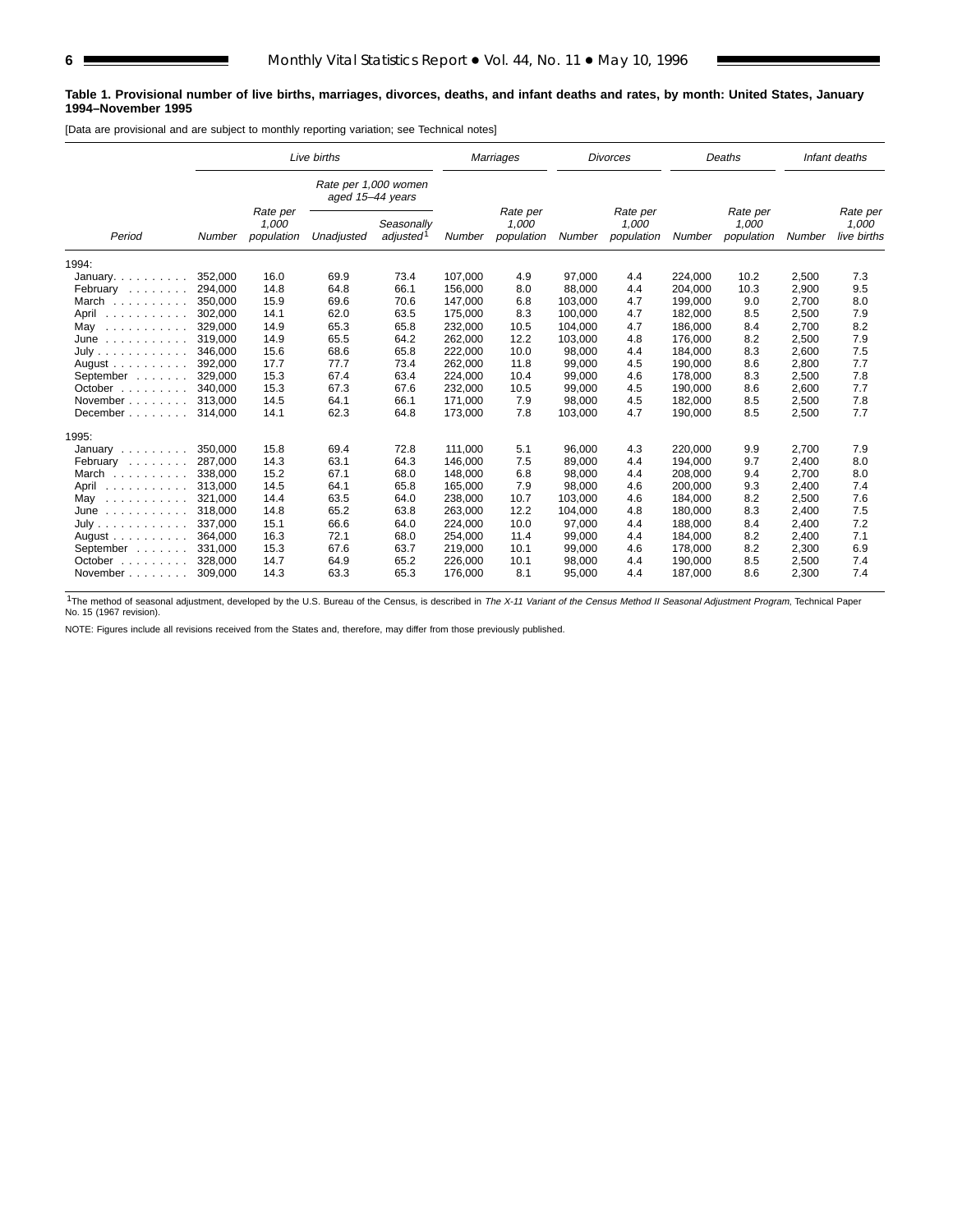#### **Table 2. Provisional number of live births and deaths: Each division and State, November 1994 and 1995, and cumulative figures, 1993–95**

[Data are estimates by State of residence; see Technical notes]

|                                                   | Live births          |                      |                      |                      |           |                      | Deaths               |                      |                      |                      |  |  |  |  |
|---------------------------------------------------|----------------------|----------------------|----------------------|----------------------|-----------|----------------------|----------------------|----------------------|----------------------|----------------------|--|--|--|--|
|                                                   |                      | November             |                      | January-November     |           |                      | November             |                      | January-November     |                      |  |  |  |  |
| Area                                              | 1995                 | 1994                 | 1995                 | 1994                 | 1993      | 1995                 | 1994                 | 1995                 | 1994                 | 1993                 |  |  |  |  |
| New England                                       | 10,916               | 12,131               | 158,150              | 160,317              | 170,793   | 10,094               | 7,844                | 109,642              | 106,481              | 109,812              |  |  |  |  |
| Maine                                             | 1,165                | 974                  | 13,053               | 13,141               | 13,192    | 904                  | 421                  | 10,944               | 10,228               | 10,193               |  |  |  |  |
| New Hampshire                                     | 1,019                | 1,186                | 13,739               | 13,610               | 13,975    | 807                  | 836                  | 8,269                | 8,266                | 8,196                |  |  |  |  |
| Vermont $\ldots$ , $\ldots$ , $\ldots$ , $\ldots$ | 614                  | 849                  | 6,295                | 6,613                | 6,722     | 485                  | 454                  | 4,618                | 4,235                | 4,435                |  |  |  |  |
| Massachusetts                                     | 4,206                | 5,320                | 70,728               | 76,989               | 81,563    | 4,945                | 3,260                | 51,251               | 49,502               | 51,899               |  |  |  |  |
| Rhode Island                                      | 944                  | 1,119                | 11,659               | 12,346               | 13,024    | 759                  | 760                  | 8,697                | 8,459                | 8,843                |  |  |  |  |
| Connecticut                                       | 2,968                | 2,683                | 42,676               | 37,618               | 42,317    | 2,194                | 2,113                | 25,863               | 25,791               | 26,246               |  |  |  |  |
| Middle Atlantic.                                  | 42,551               | 44,054               | 485,270              | 505,115              | 513,200   | 29,471               | 29,177               | 339,543              | 337,821              | 338,053              |  |  |  |  |
| New York.                                         | 20,187               | 21,931               | 244.089              | 254,576              | 256,199   | 12,852               | 12,649               | 154,687              | 154,214              | 155,965              |  |  |  |  |
| New Jersey $\dots$ , $\dots$ , $\dots$ ,          | 10,232               | 10,126               | 99,910               | 105,169              | 109,252   | 5,741                | 6,343                | 68,086               | 66,295               | 66,353               |  |  |  |  |
| Pennsylvania                                      | 12,132               | 11,997               | 141,271              | 145,370              | 147,749   | 10,878               | 10,185               | 116,770              | 117,312              | 115,735              |  |  |  |  |
| East North Central                                | 48,115               | 52,868               | 574,453              | 592,480              | 597,787   | 32,853               | 32,653               | 360,405              | 361,154              | 353,756              |  |  |  |  |
| Ohio.                                             | 12,797               | 13,277               | 143,004              | 148,997              | 146,630   | 9,160                | 9,232                | 96,501               | 97,030               | 93,086               |  |  |  |  |
| Indiana                                           | 6,305                | 7,235                | 75,534               | 76,297               | 77,889    | 4,358                | 4,147                | 47,738               | 48,985               | 47,378               |  |  |  |  |
| Illinois.                                         | 14,150               | 15,381               | 170,609              | 173,499              | 175,101   | 8,909                | 8,743                | 98,827               | 97,918               | 97,817               |  |  |  |  |
|                                                   | 9,587                | 11,500               | 123,216              | 130,071              | 134,293   | 7,003                | 7,036                | 76,553               | 76,304               | 75,189               |  |  |  |  |
| Wisconsin                                         | 5,276                | 5,475                | 62,090               | 63,616               | 63,874    | 3,423                | 3,495                | 40,786               | 40,917               | 40,286               |  |  |  |  |
| West North Central                                | 19,810               | 19,345               | 234,340              | 232,313              | 239,261   | 14,019               | 14,226               | 157,419              | 156,060              | 157,638              |  |  |  |  |
| Minnesota                                         | 5,018                | 4,870                | 58.053               | 59,338               | 59,030    | 3,138                | 2,984                | 33,857               | 33,229               | 33,191               |  |  |  |  |
| $lowa.$                                           | 2,620                | 2,710                | 31,604               | 33,003               | 34,051    | 2,119                | 2,217                | 22,976               | 24,113               | 26,213               |  |  |  |  |
| Missouri                                          | 5,593                | 5,335                | 69,459               | 69,996               | 72,163    | 4,443                | 4,700                | 53,448               | 51,891               | 51,743               |  |  |  |  |
| North Dakota                                      | 630                  | 680                  | 7,937                | 7,902                | 8,010     | 500                  | 709                  | 5,465                | 5,644                | 5,365                |  |  |  |  |
| South Dakota                                      | 792                  | 915                  | 9,918                | 9,769                | 9,883     | 672                  | 636                  | 6,331                | 6,280                | 6,180                |  |  |  |  |
| Nebraska.                                         | 1,687                | 1,862                | 21,254               | 20,875               | 20,901    | 1,309                | 1,137                | 13,822               | 13,339               | 13,686               |  |  |  |  |
| Kansas                                            | 3,470                | 2,973                | 36,115               | 31,430               | 35,223    | 1,838                | 1,843                | 21,520               | 21,564               | 21,260               |  |  |  |  |
| South Atlantic                                    | 52,366               | 53,882               | 601,504              | 606,443              | 614,230   | 36,815               | 34,279               | 399,837              | 393,291              | 383,615              |  |  |  |  |
| Delaware                                          | 842                  | 912                  | 9,276                | 9,577                | 9,759     | 493                  | 547                  | 5,600                | 5,680                | 5,535                |  |  |  |  |
| Maryland                                          | 4,705                | 6,726                | 66,072               | 65,172               | 69,396    | 3,717                | 3,122                | 37,541               | 35,704               | 38,255               |  |  |  |  |
| District of Columbia                              | 641                  | 750                  | 8,175                | 8,998                | 9,034     | 547                  | 581                  | 5,839                | 6,525                | 6,235                |  |  |  |  |
| Virginia                                          | 10,283               | 7,331                | 85,188               | 86,704               | 88,178    | 4,601                | 4,248                | 48,345               | 49,277               | 47,465               |  |  |  |  |
| West Virginia                                     | 1,444                | 1,258                | 19,416               | 19,743               | 20,366    | 1,632                | 1,511                | 18,202               | 18,461               | 18,256               |  |  |  |  |
| North Carolina                                    | 7,240                | 7,870                | 94,033               | 93,798               | 91,034    | 5,513                | 4,947                | 59,459               | 59,054               | 56,761               |  |  |  |  |
| South Carolina                                    | 4,726                | 4,269                | 46,515               | 47,408               | 49,729    | 3,260                | 2,616                | 30,136               | 29,236               | 28,887               |  |  |  |  |
| Georgia.                                          | 8,500                | 10,366               | 105,012              | 101,518              | 101,996   | 4,646                | 4,304                | 53,234               | 52,053               | 50,691               |  |  |  |  |
| Florida                                           | 13,985               | 14,400               | 167,817              | 173,525              | 174,738   | 12,406               | 12,403               | 141,481              | 137,301              | 131,530              |  |  |  |  |
| East South Central.                               | 19,084               | 19,346               | 207,567              | 211,819              | 213,180   | 12,792               | 12,842               | 145,646              | 143,272              | 141,142              |  |  |  |  |
| Kentucky                                          | 4,013                | 4,075                | 47,514               | 47,997               | 47,960    | 3,123                | 3,001                | 35,448               | 34,550               | 33,917               |  |  |  |  |
| Tennessee                                         | 8,418                | 6,789                | 69,255               | 69,450               | 68,027    | 4,163                | 4,433                | 46,851               | 45,073               | 44,522               |  |  |  |  |
| Alabama                                           | 4,432                | 4,646                | 56,527               | 55,790               | 58,711    | 3,246                | 3,215                | 38,609               | 39,046               | 38,466               |  |  |  |  |
|                                                   | 2,221                | 3,836                | 34,271               | 38,582               | 38,482    | 2,260                | 2,193                | 24,738               | 24,603               | 24,237               |  |  |  |  |
| West South Central                                | 35,110               | 39,918               | 437,355              | 436,291              | 444,700   | 18,681               | 18,687               | 216,396              | 219,315              | 214,804              |  |  |  |  |
| Arkansas                                          | 3,418                | 2,991                | 31,535               | 31,943               | 31.663    | 2,478                | 2,038                | 23,611               | 24,588               | 24,277               |  |  |  |  |
| Louisiana                                         | 4,641                | 6,290                | 61,870               | 63,163               | 65,566    | 2,907                | 2,649                | 36,120               | 37,227               | 37,276               |  |  |  |  |
|                                                   | 3,312                | 3,319                | 42,820               | 41,625               | 42,498    | 2,813                | 2,701                | 30,031               | 29,766               | 29,596               |  |  |  |  |
| Texas <sup>1</sup>                                | 23,739               | 27,318               | 301,130              | 299,560              | 304,973   | 10,483               | 11,299               | 126,634              | 127,734              | 123,655              |  |  |  |  |
| Mountain                                          | 19,037               | 18,444               | 224,595              | 224,431              | 227,484   | 9,994                | 9,647                | 105,143              | 104,090              | 99,171               |  |  |  |  |
| Montana                                           | 883                  | 867                  | 10,291               | 10,097               | 10,520    | 601                  | 583                  | 6,951                | 6,756                | 6,858                |  |  |  |  |
| Idaho                                             | 1,470                | 1,340                | 16,269               | 16,008               | 15,812    | 680                  | 694                  | 7,723                | 7,767                | 7,500                |  |  |  |  |
| Wyoming. $\ldots$                                 | 480                  | 606                  | 5,839                | 6,002                | 6,025     | 307                  | 315                  | 3,388                | 3,225                | 3,215                |  |  |  |  |
| Colorado                                          | 3,851                | 4,368                | 46,340               | 50,056               | 50,614    | 2,209                | 2,023                | 23,034               | 22,242               | 21,563               |  |  |  |  |
| New Mexico                                        | 2,132                | 2,233                | 24,996               | 25,777               | 25,111    | 1,259                | 1,009                | 11,533               | 11,202               | 10,928               |  |  |  |  |
| Arizona                                           | 5,805                | 5,104                | 65,657               | 61,296               | 65,200    | 3,081                | 3,247                | 31,632               | 32,508               | 30,188               |  |  |  |  |
| Utah.                                             | 2,527                | 3,017                | 35,632               | 35,458               | 33,943    | 925                  | 857                  | 9,810                | 9,603                | 9,141                |  |  |  |  |
| $N$ evada                                         | 1,889                | 909                  | 19,571               | 19,737               | 20,259    | 932                  | 919                  | 11,072               | 10,787               | 9,778                |  |  |  |  |
| Pacific.                                          | 61,960               | 52,325               | 655,865              | 678,284              | 672,887   | 22,548               | 22,149               | 277,563              | 274,901              | 267,789              |  |  |  |  |
| Washington                                        | 5,997                | 6,101                | 72,329               | 73,269               | 65,980    | 3,649                | 3,507                | 36,719               | 35,406               | 37,732               |  |  |  |  |
| $O$ regon $\ldots \ldots \ldots \ldots$           | 3,374                | 3,476                | 40,391               | 39,090               | 39,778    | 2,230                | 1,982                | 25,781               | 25,321               | 25,044               |  |  |  |  |
| California <sup>1</sup>                           | 50,435               | 40,622               | 516,859              | 537,007              | 539,579   | 15,850               | 15,939               | 205,906              | 205,355              | 196,315              |  |  |  |  |
| Alaska                                            | 640                  | 668                  | 9,436                | 11,258               | 9,582     | 217                  | 180                  | 2,249                | 2,188                | 2,051                |  |  |  |  |
| Hawaii                                            | 1,514                | 1,458                | 16,850               | 17,660               | 17,968    | 602                  | 541                  | 6,908                | 6,631                | 6,647                |  |  |  |  |
| Puerto Rico <sup>2</sup> .                        | $\sim$ $\sim$ $\sim$ | $\sim$ $\sim$ $\sim$ | $\sim$ $\sim$ $\sim$ | $\sim$ $\sim$ $\sim$ | $\ddotsc$ | $\sim$ $\sim$ $\sim$ | $\sim$ $\sim$ $\sim$ | $\sim$ $\sim$ $\sim$ | $\sim$ $\sim$ $\sim$ | $\sim$ $\sim$ $\sim$ |  |  |  |  |

- - - Data not available.

1Figures include adjustments for varying lengths of reporting periods; see Technical notes.

2Data for Puerto Rico are not included in U.S. total figures.

NOTES: Figures include all revisions received from the States. Cumulative figures for the current year reflect revisions received for previous months, and figures for earlier years may differ from those previously published.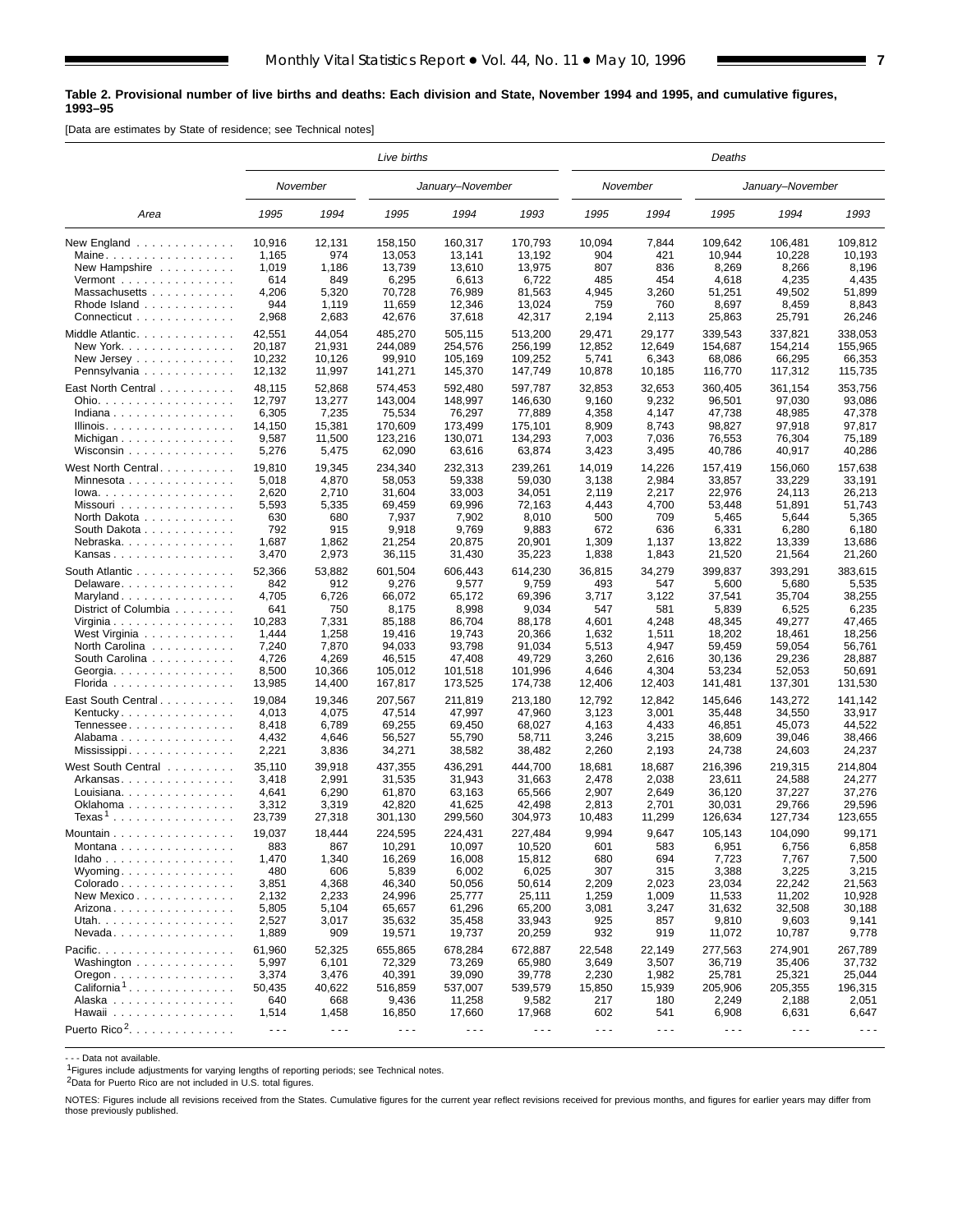#### **Table 3. Provisional number of marriages and divorces: Each division and State, November 1994 and 1995, and cumulative figures, 1993–95**

[By State of occurrence. Number of events reported; see Technical notes. Divorces include reported annulments]

|                                                                                      | Marriages                         |                                   |                                       |                                       |                                                                                                                                                                                                                                                                                                                                                                                              | <b>Divorces</b>                                               |                                                |                                                 |                                                   |                              |  |  |  |
|--------------------------------------------------------------------------------------|-----------------------------------|-----------------------------------|---------------------------------------|---------------------------------------|----------------------------------------------------------------------------------------------------------------------------------------------------------------------------------------------------------------------------------------------------------------------------------------------------------------------------------------------------------------------------------------------|---------------------------------------------------------------|------------------------------------------------|-------------------------------------------------|---------------------------------------------------|------------------------------|--|--|--|
|                                                                                      |                                   | November                          |                                       | January-November                      |                                                                                                                                                                                                                                                                                                                                                                                              |                                                               | November                                       |                                                 | January-November                                  |                              |  |  |  |
| Area                                                                                 | 1995                              | 1994                              | 1995                                  | 1994                                  | 1993                                                                                                                                                                                                                                                                                                                                                                                         | 1995                                                          | 1994                                           | 1995                                            | 1994                                              | 1993                         |  |  |  |
| New England                                                                          | 9,053                             | 6,996                             | 93,406                                | 98,635                                | 83,716                                                                                                                                                                                                                                                                                                                                                                                       | 3,027                                                         | 3,822                                          | 36,386                                          | 36,033                                            | 38,931                       |  |  |  |
| Maine.                                                                               | 679                               | 568                               | 10,370                                | 9,924                                 | 9,932                                                                                                                                                                                                                                                                                                                                                                                        | 520                                                           | 511                                            | 4,875                                           | 4,897                                             | 4,811                        |  |  |  |
| New Hampshire                                                                        | 971                               | 525                               | 8,966                                 | 9,243                                 | 6,819                                                                                                                                                                                                                                                                                                                                                                                        | 456                                                           | 443                                            | 4,582                                           | 4,632                                             | 4,527                        |  |  |  |
| Vermont $\dots\dots\dots\dots\dots\dots$                                             | 719                               | 663                               | 5,760                                 | 5,441                                 | 5,695                                                                                                                                                                                                                                                                                                                                                                                        | 170                                                           | 108                                            | 2,566                                           | 2,143                                             | 2,539                        |  |  |  |
| Massachusetts                                                                        | 5,093                             | 3,317                             | 41,097                                | 46,719                                | 32,993                                                                                                                                                                                                                                                                                                                                                                                       | 805                                                           | 1,792                                          | 12,046                                          | 12,935                                            | 14,559                       |  |  |  |
| Rhode Island                                                                         | 491                               | 510                               | 6,906                                 | 6,627                                 | 6,726                                                                                                                                                                                                                                                                                                                                                                                        | 278                                                           | 274                                            | 3,368                                           | 2,961                                             | 3,110                        |  |  |  |
| Connecticut                                                                          | 1,100                             | 1,413                             | 20,307                                | 20,681                                | 21,551                                                                                                                                                                                                                                                                                                                                                                                       | 798                                                           | 694                                            | 8,949                                           | 8,465                                             | 9,385                        |  |  |  |
| Middle Atlantic.                                                                     | 27,655                            | 27.217                            | 254,996                               | 262,292                               | 260,028                                                                                                                                                                                                                                                                                                                                                                                      | 9,582                                                         | 10,320                                         | 110,478                                         | 110,340                                           | 110,563                      |  |  |  |
| New York <sup>1</sup> .                                                              | 15,900                            | 16,408                            | 134,915                               | 142,043                               | 138,471                                                                                                                                                                                                                                                                                                                                                                                      | 4,691                                                         | 5,432                                          | 52,032                                          | 52,303                                            | 51,739                       |  |  |  |
|                                                                                      | 4,410                             | 4,310                             | 49,582                                | 49,324                                | 49,731                                                                                                                                                                                                                                                                                                                                                                                       | 1,811                                                         | 1,718                                          | 22,414                                          | 21,885                                            | 22,654                       |  |  |  |
| Pennsylvania                                                                         | 7,345                             | 6,499                             | 70,499                                | 70,925                                | 71,826                                                                                                                                                                                                                                                                                                                                                                                       | 3,080                                                         | 3,170                                          | 36,032                                          | 36,152                                            | 36,170                       |  |  |  |
| East North Central                                                                   | 24,521                            | 25,669                            | 310,252                               | 319,293                               | 313,980                                                                                                                                                                                                                                                                                                                                                                                      | 211,410                                                       | 212,343                                        | <sup>2</sup> 132,678                            | <sup>2</sup> 135,849                              | <sup>2</sup> 138,773         |  |  |  |
| Ohio.                                                                                | 6,693                             | 7,605                             | 84,261                                | 85,600                                | 82,492                                                                                                                                                                                                                                                                                                                                                                                       | 3,873                                                         | 4,020                                          | 44,412                                          | 45,438                                            | 46,663                       |  |  |  |
| Indiana                                                                              | 3,612                             | 3,281                             | 46,662                                | 46,314                                | 46,033                                                                                                                                                                                                                                                                                                                                                                                       | $  -$                                                         | $\sim$ $\sim$ $\sim$                           | $\sim$ $\sim$ $\sim$                            | $  -$                                             | .                            |  |  |  |
| Illinois.                                                                            | 7,043                             | 7,224                             | 77,485                                | 85,989                                | 84,135                                                                                                                                                                                                                                                                                                                                                                                       | 3,275                                                         | 3,786                                          | 35,644                                          | 38,675                                            | 39,334                       |  |  |  |
|                                                                                      | 4,817                             | 5,232                             | 67,037                                | 66,704                                | 66,568                                                                                                                                                                                                                                                                                                                                                                                       | 2,938                                                         | 3,239                                          | 36,605                                          | 35,913                                            | 36,507                       |  |  |  |
| Wisconsin                                                                            | 2,356                             | 2,327                             | 34,807                                | 34,686                                | 34,752                                                                                                                                                                                                                                                                                                                                                                                       | 1,324                                                         | 1,298                                          | 16,017                                          | 15,823                                            | 16,269                       |  |  |  |
| West North Central.                                                                  | 9,790                             | 9,126                             | 137,293                               | 136,195                               | 137,619                                                                                                                                                                                                                                                                                                                                                                                      | 6,366                                                         | 5,803                                          | 69,001                                          | 70,848                                            | 71,319                       |  |  |  |
| Minnesota                                                                            | 1,741                             | 2,002                             | 31,182                                | 30,842                                | 30,274                                                                                                                                                                                                                                                                                                                                                                                       | 1,300                                                         | 1,153                                          | 14,308                                          | 14,532                                            | 15,212                       |  |  |  |
| Iowa.                                                                                | 1,572                             | 1,722                             | 20,972                                | 21,326                                | 23,525                                                                                                                                                                                                                                                                                                                                                                                       | 768                                                           | 842                                            | 9,590                                           | 10,186                                            | 10,066                       |  |  |  |
| Missouri                                                                             | 3,702                             | 3,098                             | 42,044                                | 41.062                                | 41,453                                                                                                                                                                                                                                                                                                                                                                                       | 2,251                                                         | 2,186                                          | 24,215                                          | 24,727                                            | 24,727                       |  |  |  |
| North Dakota                                                                         | 279                               | 273                               | 4,325                                 | 4,531                                 | 4,592                                                                                                                                                                                                                                                                                                                                                                                        | 165                                                           | 151                                            | 2,026                                           | 1,989                                             | 2,030                        |  |  |  |
| South Dakota                                                                         | 379                               | 399                               | 6,864                                 | 7,051                                 | 7,005                                                                                                                                                                                                                                                                                                                                                                                        | 219                                                           | 297                                            | 2,621                                           | 2,752                                             | 2,621                        |  |  |  |
| Nebraska.                                                                            | 789                               | 758                               | 11,495                                | 11,610                                | 11,619                                                                                                                                                                                                                                                                                                                                                                                       | 607                                                           | 488                                            | 5,800                                           | 5,945                                             | 5,810                        |  |  |  |
| Kansas                                                                               | 1,328                             | 874                               | 20,411                                | 19,773                                | 19,151                                                                                                                                                                                                                                                                                                                                                                                       | 1,056                                                         | 686                                            | 10,441                                          | 10,717                                            | 10,853                       |  |  |  |
| South Atlantic                                                                       | 34,160                            | 34,726                            | 410,234                               | 407,105                               | 401,721                                                                                                                                                                                                                                                                                                                                                                                      | 18,000                                                        | 19,103                                         | 207,422                                         | 212,431                                           | 213,164                      |  |  |  |
| Delaware                                                                             | 413                               | 467                               | 4,991                                 | 4,718                                 | 4,711                                                                                                                                                                                                                                                                                                                                                                                        | 277                                                           | 216                                            | 3,388                                           | 3,164                                             | 2,828                        |  |  |  |
| Maryland                                                                             | 2,796                             | 3,098                             | 39,299                                | 39,717                                | 39,086                                                                                                                                                                                                                                                                                                                                                                                       | 772                                                           | 1,374                                          | 13,103                                          | 15,556                                            | 15,270                       |  |  |  |
| District of Columbia                                                                 | 841                               | 384                               | 2,645                                 | 2,593                                 | 2,328                                                                                                                                                                                                                                                                                                                                                                                        | 302                                                           | 165                                            | 1,631                                           | 2,046                                             | 1,733                        |  |  |  |
| Virginia                                                                             | 4,967                             | 5,230                             | 63,166                                | 64,124                                | 63,461                                                                                                                                                                                                                                                                                                                                                                                       | 2,607                                                         | 2,334                                          | 26,072                                          | 26,876                                            | 26,808                       |  |  |  |
| West Virginia                                                                        | 840                               | 891                               | 10,529                                | 9,812                                 | 12,316                                                                                                                                                                                                                                                                                                                                                                                       | 768                                                           | 739                                            | 8,299                                           | 8,294                                             | 9,012                        |  |  |  |
| North Carolina                                                                       | 4,365                             | 4,564                             | 57,188                                | 47,082                                | 43,621                                                                                                                                                                                                                                                                                                                                                                                       | 2,615                                                         | 2,946                                          | 34,208                                          | 33,699                                            | 31,985                       |  |  |  |
| South Carolina                                                                       | 2,761                             | 3,630                             | 40,932                                | 47,582                                | 48,663                                                                                                                                                                                                                                                                                                                                                                                       | 1,134                                                         | 1,360                                          | 13,608                                          | 14,114                                            | 13,918                       |  |  |  |
| Georgia.                                                                             | 4,661                             | 4,250                             | 57,651                                | 57,537                                | 56,711                                                                                                                                                                                                                                                                                                                                                                                       | 2,525                                                         | 3,386                                          | 33,843                                          | 34,225                                            | 34,782                       |  |  |  |
| Florida                                                                              | 12,516                            | 12,212                            | 133,833                               | 133,940                               | 130,824                                                                                                                                                                                                                                                                                                                                                                                      | 7,000                                                         | 6,583                                          | 73,270                                          | 74,457                                            | 76,828                       |  |  |  |
| East South Central.                                                                  | 13,993                            | 13,242                            | 177,094                               | 171,930                               | 167,953                                                                                                                                                                                                                                                                                                                                                                                      | 7,137                                                         | 7,679                                          | 88,244                                          | 90,245                                            | 87,035                       |  |  |  |
| Kentucky                                                                             | 3,415                             | 3,642                             | 43,410                                | 43,610                                | 42,378                                                                                                                                                                                                                                                                                                                                                                                       | 1,806                                                         | 1,746                                          | 21,084                                          | 20,752                                            | 19,718                       |  |  |  |
| Tennessee                                                                            | 5,495                             | 5,492                             | 75,957                                | 71,202                                | 67,352                                                                                                                                                                                                                                                                                                                                                                                       | 2,631                                                         | 3,210                                          | 31,224                                          | 31,449                                            | 30,214                       |  |  |  |
| Alabama                                                                              | 3,190                             | 2,243                             | 38,317                                | 36,518                                | 36,887                                                                                                                                                                                                                                                                                                                                                                                       | 1,967                                                         | 1,956                                          | 24,119                                          | 24,508                                            | 25,058                       |  |  |  |
| Mississippi                                                                          | 1,893                             | 1,865                             | 19,410                                | 20,600                                | 21,336                                                                                                                                                                                                                                                                                                                                                                                       | 733                                                           | 767                                            | 11,817                                          | 13,536                                            | 12,045                       |  |  |  |
| West South Central<br>Arkansas<br>Louisiana<br>Oklahoma                              | 20,030<br>3,077<br>3,701<br>1,993 | 23,143<br>3,169<br>4,104<br>1,941 | 271,450<br>33.036<br>37,132<br>26,061 | 275.076<br>35,150<br>38,899<br>26,809 | 260,010<br>33,847<br>33,698<br>27,927                                                                                                                                                                                                                                                                                                                                                        | <sup>2</sup> 11,213<br>1,406<br>$\sim$ $\sim$ $\sim$<br>1,753 | <sup>2</sup> 11,296<br>1,559<br>$  -$<br>1,701 | <sup>2</sup> 126,563<br>14,636<br>---<br>20,191 | <sup>2</sup> 129.253<br>16,307<br>$  -$<br>19,921 | 2129,751<br>15,799<br>20,902 |  |  |  |
| Texas <sup>3</sup>                                                                   | 11,259                            | 13,929                            | 175,221                               | 174,218                               | 164,538                                                                                                                                                                                                                                                                                                                                                                                      | 8,054                                                         | 8,036                                          | 91,736                                          | 93,025                                            | 93,050                       |  |  |  |
| Mountain                                                                             | 20,604                            | 19,458                            | 254,317                               | 250.048                               | 234,885                                                                                                                                                                                                                                                                                                                                                                                      | 26,071                                                        | <sup>2</sup> 7,069                             | 269,238                                         | <sup>2</sup> 81,098                               | <sup>2</sup> 70,214          |  |  |  |
| Montana                                                                              | 353                               | 378                               | 6,292                                 | 6,513                                 | 6,576                                                                                                                                                                                                                                                                                                                                                                                        | 347                                                           | 362                                            | 3,816                                           | 3,786                                             | 3,937                        |  |  |  |
| Idaho                                                                                | 1,062                             | 614                               | 14,528                                | 14,092                                | 12,741                                                                                                                                                                                                                                                                                                                                                                                       | 553                                                           | 605                                            | 6,223                                           | 6,502                                             | 6,297                        |  |  |  |
| Wyoming                                                                              | 338                               | 380                               | 4,605                                 | 4,453                                 | 4,190                                                                                                                                                                                                                                                                                                                                                                                        | 282                                                           | 311                                            | 2,953                                           | 2,809                                             | 2,713                        |  |  |  |
| Colorado                                                                             | 3,299                             | 1,837                             | 34,910                                | 32,013                                | 31,634                                                                                                                                                                                                                                                                                                                                                                                       | $\sim$ $\sim$ $\sim$                                          | $\sim$ $\sim$ $\sim$                           | $- - -$                                         | $\sim$ $\sim$ $\sim$                              | $\sim$ $\sim$ $\sim$         |  |  |  |
| New Mexico <sup><math>4,5</math></sup><br>Arizona <sup>1</sup><br>Utah.<br>$N$ evada | 1,107<br>3,212<br>1,659<br>9,574  | 681<br>2,961<br>1,007<br>11,600   | 13,926<br>35,663<br>20,395<br>123,998 | 11,321<br>33,341<br>18,902<br>129,413 | 11,610<br>35,627<br>19,180<br>113,327                                                                                                                                                                                                                                                                                                                                                        | 783<br>2,295<br>723<br>1,088                                  | 717<br>1,957<br>747<br>974                     | 10,691<br>25,418<br>8,232<br>11,905             | 9,047<br>21,360<br>8,398<br>11,872                | 9,166<br>22,561<br>8,076     |  |  |  |
| Pacific.                                                                             | 24,573                            | 19,662                            | 266,953                               | 272,540                               | 272,394                                                                                                                                                                                                                                                                                                                                                                                      | 25,639                                                        | 24,847                                         | 249,246                                         | <sup>2</sup> 49,885                               | 247,667                      |  |  |  |
| Washington                                                                           | 2,311                             | 2,208                             | 39,444                                | 38,785                                | 39,731                                                                                                                                                                                                                                                                                                                                                                                       | 3,720                                                         | 2,953                                          | 27,884                                          | 27,676                                            | 25,167                       |  |  |  |
| $O$ regon $\ldots \ldots \ldots \ldots \ldots$                                       | 1,588                             | 1,750                             | 24,228                                | 23,511                                | 22,822                                                                                                                                                                                                                                                                                                                                                                                       | 1,043                                                         | 1,250                                          | 13,713                                          | 14,844                                            | 14,970                       |  |  |  |
| California                                                                           | 18,710                            | 13,959                            | 180,906                               | 188,630                               | 188,693                                                                                                                                                                                                                                                                                                                                                                                      | $\sim$ $\sim$ $\sim$                                          | $\sim$ $\sim$ $\sim$                           | $\sim$ $\sim$ $\sim$                            | $\sim$ $\sim$ $\sim$                              | $\sim$ $\sim$ $\sim$         |  |  |  |
| Alaska                                                                               | 401                               | 325                               | 5,088                                 | 5,055                                 | 5,007                                                                                                                                                                                                                                                                                                                                                                                        | 395                                                           | 334                                            | 2,747                                           | 3,051                                             | 2,995                        |  |  |  |
| Hawaii                                                                               | 1,563                             | 1,420                             | 17,287                                | 16,559                                | 16,141                                                                                                                                                                                                                                                                                                                                                                                       | 481                                                           | 310                                            | 4,902                                           | 4,314                                             | 4,535                        |  |  |  |
| Puerto Rico <sup>6</sup> .                                                           | $\omega = \omega$                 | $\sim$ $\sim$ $\sim$              | $\sim$ $\sim$ $\sim$                  | $\sim$ $\sim$ $\sim$                  | $\frac{1}{2} \frac{1}{2} \frac{1}{2} \frac{1}{2} \frac{1}{2} \frac{1}{2} \frac{1}{2} \frac{1}{2} \frac{1}{2} \frac{1}{2} \frac{1}{2} \frac{1}{2} \frac{1}{2} \frac{1}{2} \frac{1}{2} \frac{1}{2} \frac{1}{2} \frac{1}{2} \frac{1}{2} \frac{1}{2} \frac{1}{2} \frac{1}{2} \frac{1}{2} \frac{1}{2} \frac{1}{2} \frac{1}{2} \frac{1}{2} \frac{1}{2} \frac{1}{2} \frac{1}{2} \frac{1}{2} \frac{$ | $\sim$ $\sim$ $\sim$                                          | $\sim$ $\sim$ $\sim$                           | $\sim$ $\sim$ $\sim$                            | $\sim$ $\sim$ $\sim$                              | $\sim$ $\sim$ $\sim$         |  |  |  |

- - - Data not available.

1Figures for marriages are marriage licenses issued for some counties.

2Excludes figures for State(s) shown below as not available.

3Figures include adjustments for varying lengths of reporting periods; see Technical notes. 4Figures for marriages are marriage licenses issued.

5Figures for divorces include estimates for some counties.

6Data for Puerto Rico are not included in U.S. total figures.

NOTES: Figures include all revisions received from the States. Cumulative figures for the current year reflect revisions received for previous months, and figures for earlier years may differ from those previously published.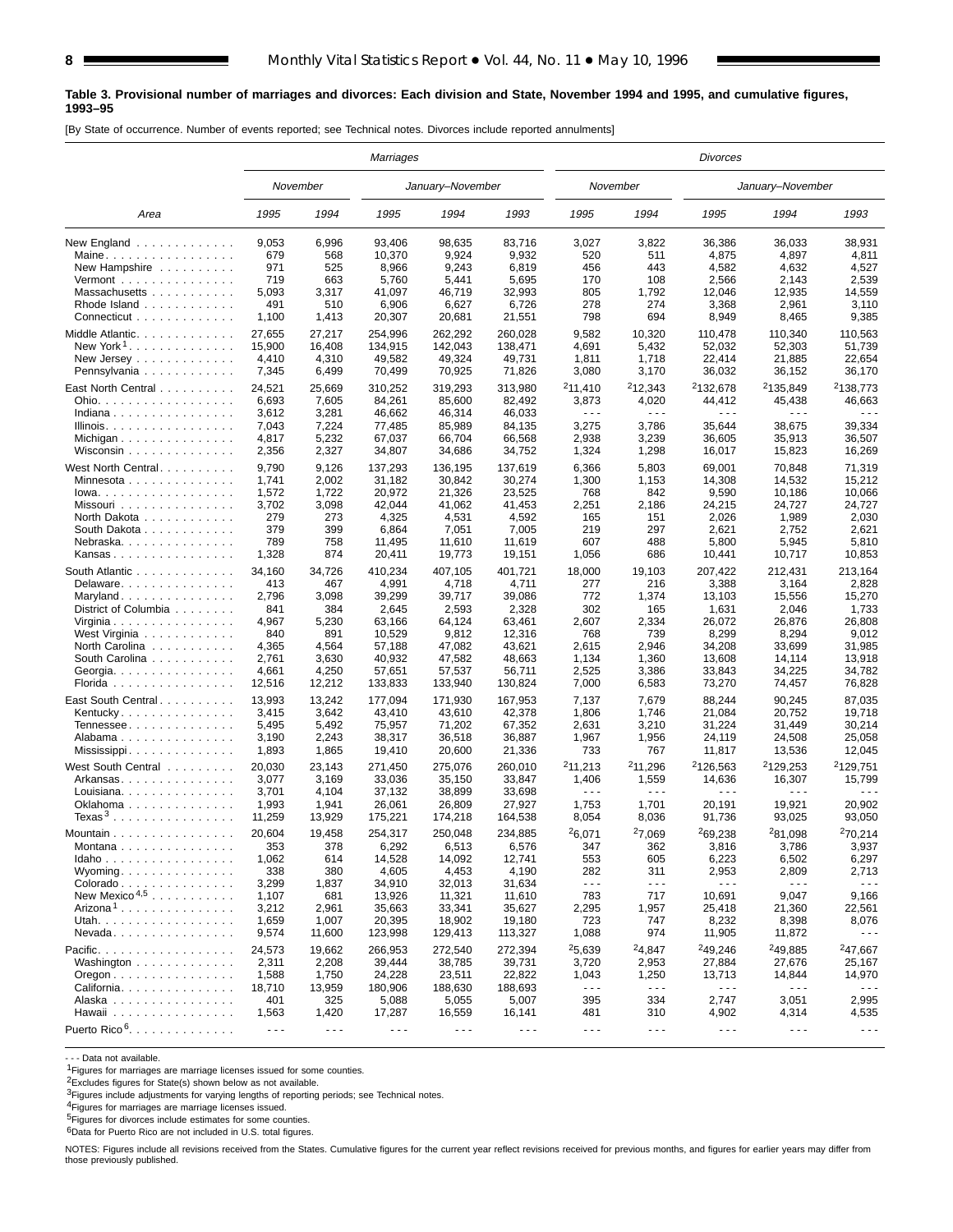#### **Table 4. Provisional number of deaths under 1 year and infant mortality rates: Each division and State, 12 months ending with November 1994 and 1995**

[Data are estimates by State of residence; see Technical notes. Infant mortality rates are deaths under 1 year per 1,000 live births in specified area]

|                         | 12 months ending with November |                      |                      |            |  |  |  |  |  |  |
|-------------------------|--------------------------------|----------------------|----------------------|------------|--|--|--|--|--|--|
|                         | 1995                           |                      | 1994                 |            |  |  |  |  |  |  |
| Area                    | Number                         | Rate                 | Number               | Rate       |  |  |  |  |  |  |
|                         | 1683                           | 15.4                 | 1,029                | 5.9        |  |  |  |  |  |  |
|                         | 78                             | 5.5                  | 92                   | 6.1        |  |  |  |  |  |  |
|                         | 69                             | 4.7                  | 95                   | 6.5        |  |  |  |  |  |  |
|                         | 41                             | 6.0                  | 45                   | 6.3        |  |  |  |  |  |  |
|                         | 408                            | 5.3                  | 452                  | 5.5        |  |  |  |  |  |  |
|                         | 87                             | 6.8                  | 85                   | 6.3        |  |  |  |  |  |  |
|                         | $\sim$ $\sim$ $\sim$           | .                    | 260                  | 6.3        |  |  |  |  |  |  |
|                         | 11,918                         | 17.2                 | 4,392                | 8.0        |  |  |  |  |  |  |
|                         | $\sim$ $\sim$ $\sim$           | - - -                | 2,197                | 7.9        |  |  |  |  |  |  |
|                         | 783                            | 7.0                  | 975                  | 8.2        |  |  |  |  |  |  |
|                         | 1,135                          | 7.4                  | 1,220                | 7.8        |  |  |  |  |  |  |
|                         |                                |                      |                      |            |  |  |  |  |  |  |
|                         | 5,355                          | 8.6                  | 5,728                | 9.0<br>8.9 |  |  |  |  |  |  |
|                         | 1,312<br>760                   | 8.4<br>9.2           | 1,424<br>790         | 9.5        |  |  |  |  |  |  |
|                         | 1,639                          | 8.8                  | 1,750                | 9.2        |  |  |  |  |  |  |
|                         | 1,139                          | 8.6                  | 1,221                | 8.8        |  |  |  |  |  |  |
|                         | 505                            | 7.5                  | 543                  | 7.9        |  |  |  |  |  |  |
|                         |                                |                      |                      |            |  |  |  |  |  |  |
|                         | 1,851                          | 7.3                  | 1,968                | 7.8        |  |  |  |  |  |  |
|                         | 394                            | 6.2                  | 442                  | 6.9        |  |  |  |  |  |  |
|                         | 248                            | 7.2                  | 245                  | 6.8        |  |  |  |  |  |  |
|                         | 589                            | 7.9                  | 621                  | 8.3        |  |  |  |  |  |  |
|                         | 49                             | 5.6                  | 58                   | 6.7        |  |  |  |  |  |  |
|                         | 108                            | 10.0                 | 128                  | 11.9       |  |  |  |  |  |  |
|                         | 179                            | 7.6                  | 169                  | 7.4        |  |  |  |  |  |  |
|                         | 284                            | 7.5                  | 305                  | 8.9        |  |  |  |  |  |  |
|                         | 5,603                          | 8.5                  | 5,993                | 9.0        |  |  |  |  |  |  |
|                         | 73                             | 7.3                  | 75                   | 7.2        |  |  |  |  |  |  |
|                         | 661                            | 9.1                  | 649                  | 9.1        |  |  |  |  |  |  |
|                         | 148                            | 16.7                 | 196                  | 20.1       |  |  |  |  |  |  |
|                         | 696                            | 7.4                  | 753                  | 8.0        |  |  |  |  |  |  |
|                         | 150                            | 7.1                  | 147                  | 6.9        |  |  |  |  |  |  |
|                         | 987                            | 9.7                  | 1,012                | 9.8        |  |  |  |  |  |  |
|                         | 412                            | 8.2                  | 471                  | 9.1        |  |  |  |  |  |  |
|                         | 1,089                          | 9.7                  | 1,086                | 9.7        |  |  |  |  |  |  |
|                         | 1,387                          | 7.5                  | 1,604                | 8.4        |  |  |  |  |  |  |
|                         | 2,186                          | 9.6                  | 2,078                | 9.0        |  |  |  |  |  |  |
|                         | 407                            | 7.9                  | 399                  | 7.6        |  |  |  |  |  |  |
|                         | 745                            | 9.9                  | 663                  | 8.8        |  |  |  |  |  |  |
|                         | 623                            | 10.1                 | 599                  | 9.9        |  |  |  |  |  |  |
|                         | 411                            | 10.5                 | 417                  | 9.9        |  |  |  |  |  |  |
|                         | 3,471                          | 7.4                  | 3,732                | 7.9        |  |  |  |  |  |  |
|                         | 283                            | 8.3                  | 296                  | 8.6        |  |  |  |  |  |  |
|                         | 632                            | 9.4                  | 664                  | 9.8        |  |  |  |  |  |  |
|                         | 409                            | 8.7                  | 442                  | 9.6        |  |  |  |  |  |  |
|                         | 2,147                          | 6.6                  | 2,330                | 7.2        |  |  |  |  |  |  |
|                         | 1,631                          | 6.7                  | 1,829                | 7.5        |  |  |  |  |  |  |
|                         | 79                             | 7.0                  | 97                   | 8.8        |  |  |  |  |  |  |
|                         | 110                            | 6.2                  | 132                  | 7.6        |  |  |  |  |  |  |
|                         | 57                             | 9.2                  | 44                   | 6.6        |  |  |  |  |  |  |
|                         | 349                            | 6.9                  | 362                  | 6.7        |  |  |  |  |  |  |
|                         | 198                            | 7.3                  | 257                  | 9.1        |  |  |  |  |  |  |
|                         | 513                            | 7.3                  | 570                  | 8.5        |  |  |  |  |  |  |
|                         | 206                            | 5.3                  | 232                  | 6.1        |  |  |  |  |  |  |
|                         | 119                            | 5.6                  | 135                  | 6.6        |  |  |  |  |  |  |
|                         |                                |                      |                      |            |  |  |  |  |  |  |
|                         | 4,337<br>399                   | 6.1<br>5.1           | 4,837                | 6.5<br>5.1 |  |  |  |  |  |  |
|                         | 266                            | 6.1                  | 404<br>286           | 6.9        |  |  |  |  |  |  |
| California <sup>2</sup> | 3,485                          | 6.2                  | 3,948                | 6.7        |  |  |  |  |  |  |
|                         | 70                             | 6.8                  | 70                   | 5.7        |  |  |  |  |  |  |
|                         | 117                            | 6.3                  | 129                  | 6.7        |  |  |  |  |  |  |
|                         |                                |                      |                      |            |  |  |  |  |  |  |
|                         | $\sim$ $\sim$ $\sim$           | $\sim$ $\sim$ $\sim$ | $\sim$ $\sim$ $\sim$ | $- - -$    |  |  |  |  |  |  |

- - - Data not available.

1Excludes figures for State shown below as not available.

2Figures include adjustments for varying lengths of reporting periods; see Technical notes.

3Data for Puerto Rico are not included in U.S. total figures.

NOTES: Figures include all revisions received from the States. Figures for the current year reflect revisions received for previous months, and figures for earlier years may differ from those previously published.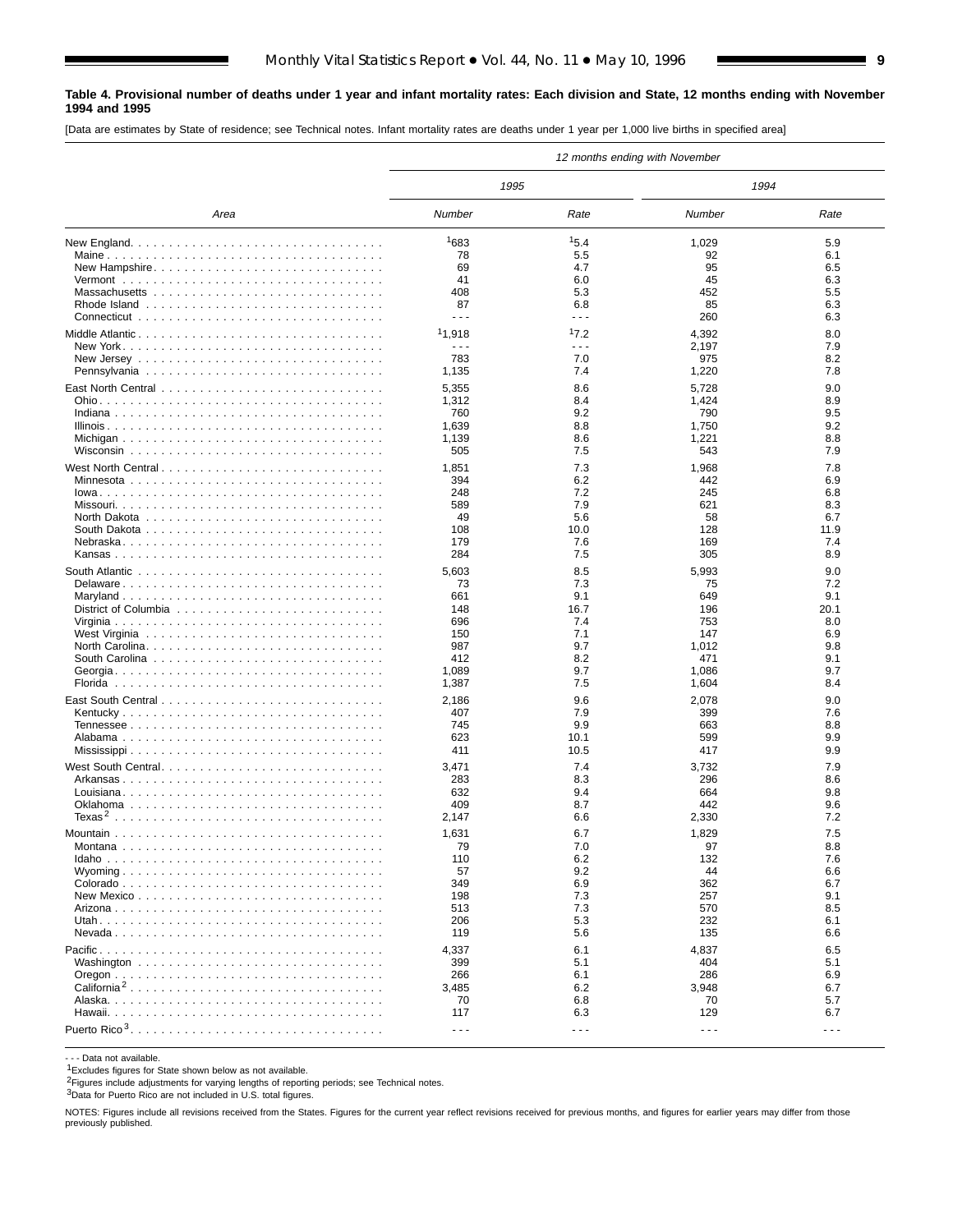#### **Table 5. Provisional number of deaths and death rates, by age, race, and sex, and age-adjusted death rates by race and sex: United States, October 1994 and 1995, cumulative figures 1994 and 1995, and 12 months ending with October 1994 and 1995**

[Data are provisional, estimated from a 10-percent sample of deaths. Age-specific rates on an annual basis per 100,000 population in specified group; age-adjusted rates per<br>100,000 U.S. standard million population; see Tec

|                                                                       | October              |                    |                  |                    |                      |                    | January-October    |                    | 12 months ending with October |                    |                    |                      |  |  |
|-----------------------------------------------------------------------|----------------------|--------------------|------------------|--------------------|----------------------|--------------------|--------------------|--------------------|-------------------------------|--------------------|--------------------|----------------------|--|--|
|                                                                       |                      | 1995               |                  | 1994               | 1995                 |                    | 1994               |                    | 1995                          |                    | 1994               |                      |  |  |
| Age, race, and sex                                                    | Number               | Rate               | Number           | Rate               | Number               | Rate               | Number             | Rate               | Number                        | Rate               | Number             | Rate                 |  |  |
| All races, both sexes <sup>1</sup>                                    |                      |                    |                  |                    |                      |                    |                    |                    |                               |                    |                    |                      |  |  |
| All ages<br>$\mathcal{A}$ , and a set of the set of the $\mathcal{A}$ | 190,000              | 847.9              | 190,000          | 857.8              | 1,924,000            | 880.3              | 1,914,000          | 882.9              | 2,296,000                     | 875.1              | 2,296,000          | 882.4                |  |  |
| Under 1 year. $\ldots$                                                |                      |                    |                  |                    | 24,500               | <sup>2</sup> 766.9 | 26,400             | <sup>2</sup> 805.6 | 29,500                        | <sup>2</sup> 767.9 | 31,800             | <sup>2</sup> 807.1   |  |  |
| $1-4$ years $\ldots$ $\ldots$ $\ldots$                                | 3,610                | 73.6               | 3,990            | 81.6               | 5,690                | 43.3               | 6,070              | 45.8               | 6,800                         | 43.1               | 7,160              | 45.1                 |  |  |
| $5 - 14$ years.                                                       |                      |                    |                  |                    | 6,650                | 20.9               | 7,260              | 23.2               | 7,940                         | 20.9               | 8,560              | 22.8                 |  |  |
| 15-24 years                                                           | 3,170                | 103.8              | 3,020            | 98.8               | 28,960               | 96.8               | 29,750             | 99.3               | 35,100                        | 97.7               | 35,290             | 98.1                 |  |  |
| 25-34 years                                                           | 4,920                | 142.4              | 4,770            | 136.0              | 48,950               | 143.8              | 48,660             | 140.9              | 58,770                        | 143.6              | 58,840             | 141.9                |  |  |
| 35-44 years                                                           | 8,360                | 230.2              | 8,780            | 246.3              | 85,370               | 241.6              | 84,480             | 243.7              | 101,330                       | 239.1              | 100,670            | 242.1                |  |  |
| 45-54 years                                                           | 11,950               | 446.9              | 11,430           | 444.9              | 119,960              | 465.3              | 113,130            | 456.2              | 142,610                       | 461.6              | 135,640            | 456.5                |  |  |
| 55-64 years                                                           | 20,090               | 1,116.7            | 21,010           | 1,175.2            | 195,920              | 1,113.9            | 201,490            | 1,151.1            | 234,200                       | 1.109.6            | 241,470            | 1,149.2              |  |  |
| 65-74 years                                                           | 38,940               | 2,444.1            | 40,790           | 2,560.7            | 401,380              | 2,570.0            | 408,070            | 2,616.9            | 477,870                       | 2,548.8            | 489,450            | 2,614.7              |  |  |
| 75–84 years                                                           | 52,810               | 5,539.4            | 52,650           | 5,608.5            | 543,310              | 5,868.9            | 538,090            | 5,896.9            | 650,030                       | 5,857.7            | 646,210            | 5,900.9              |  |  |
| 85 years and over.                                                    | 45,800               | 14,721.8           | 43,960           | 14,758.9           | 462,750              | 15,367.0           | 450,810            | 15,623.8           | 550,610                       | 15,260.8           | 540,880            | 15,664.1             |  |  |
| Not stated                                                            | 70                   | $\sim$ $\sim$      | 60               | $\cdots$           | 880                  | $\sim$ $\sim$      | 510                | $\sim$             | 1,040                         | $\sim$             | 680                | $\sim$ $\sim$ $\sim$ |  |  |
| Age-adjusted rate $3 \ldots$ .                                        | $\ldots$             | 488.7              | $\ldots$         | 502.0              | $\sim$ $\sim$ $\sim$ | 505.5              | $\sim 100$         | 512.3              | $\sim 100$                    | 503.0              | $\sim$ $\sim$      | 511.9                |  |  |
| All races, male <sup>1</sup>                                          |                      |                    |                  |                    |                      |                    |                    |                    |                               |                    |                    |                      |  |  |
| All ages.                                                             | 97,430               | 891.7              | 97,960           | 903.5              | 978,100              | 916.4              | 979,960            | 925.8              | 1,164,730                     | 909.3              | 1,174,900          | 924.7                |  |  |
| Under 1 year.                                                         |                      |                    |                  |                    | 13,600               | <sup>2</sup> 830.1 | 14,870             | <sup>2</sup> 887.6 | 16,450                        | 2835.0             | 17,950             | <sup>2</sup> 890.4   |  |  |
| $1-4$ years                                                           | 2,140                | 85.2               | 2,420            | 96.7               | 3,270                | 48.9               | 3,610              | 53.4               | 3,900                         | 48.3               | 4,210              | 51.8                 |  |  |
| $5-14$ years                                                          |                      |                    |                  |                    | 4,060                | 25.1               | 4,400              | 27.5               | 4,700                         | 24.1               | 5,160              | 26.9                 |  |  |
| 15–24 years $\ldots$                                                  | 2,470                | 158.5              | 2,360            | 151.1              | 22,070               | 144.5              | 22,840             | 149.2              | 26,870                        | 146.5              | 27,000             | 146.9                |  |  |
| 25-34 years                                                           | 3,590                | 207.9              | 3,430            | 195.6              | 35,650               | 209.4              | 35,470             | 205.5              | 42,850                        | 209.5              | 43,160             | 208.1                |  |  |
| $35-44$ years $\ldots$                                                | 5,610                | 311.5              | 6,240            | 352.7              | 59,040               | 337.0              | 59,050             | 343.4              | 69,990                        | 333.0              | 70,040             | 339.6                |  |  |
| 45–54 years                                                           | 7,640                | 584.8              | 7,180            | 571.9              | 75,810               | 601.8              | 71,260             | 587.9              | 90,060                        | 596.8              | 85,360             | 587.8                |  |  |
| 55-64 years                                                           | 12,000               | 1,403.1            | 13,190           | 1,552.5            | 117,410              | 1,404.7            | 123,560            | 1,485.9            | 140,390                       | 1,400.0            | 147,480            | 1,477.2              |  |  |
| 65-74 years                                                           | 22,660               | 3,198.7            | 23,090           | 3,271.2            | 229,400              | 3,306.4            | 234,410            | 3,396.8            | 272,140                       | 3,267.0            | 281,040            | 3,393.0              |  |  |
| 75-84 years                                                           | 25,990               | 7,007.4            | 25,630           | 7,092.2            | 266,600              | 7,430.6            | 263,380            | 7,516.4            | 317,500                       | 7,385.4            | 316,460            | 7,527.6              |  |  |
| 85 years and over.                                                    | 15,290               | 17,580.8           | 14,390           | 17,079.7           | 150,640              | 17,901.7           | 146,790            | 18,043.0           | 179,220                       | 17,762.1           | 176,640            | 18,116.9             |  |  |
| Not stated                                                            | 50                   | $\sim$ $\sim$      | 40               | $\ldots$           | 560                  | $\sim$ $\sim$      | 330                | $\sim$ $\sim$      | 650                           | $\ldots$           | 420                | $\sim$ $\sim$        |  |  |
| Age-adjusted rate $3 \ldots$ .                                        | $\ldots$             | 632.5              | $\sim$ $\sim$    | 651.3              | $\sim$ $\sim$        | 649.2              | $\sim$ .           | 663.1              | $\ldots$                      | 644.9              | $\sim$ $\sim$      | 661.9                |  |  |
| All races, female <sup>1</sup>                                        |                      |                    |                  |                    |                      |                    |                    |                    |                               |                    |                    |                      |  |  |
| All ages.                                                             | 92,280               | 806.0              | 92,490           | 814.2              | 946,230              | 845.8              | 934,740            | 842.6              | 1,131,100                     | 842.4              | 1,121,770          | 842.5                |  |  |
| Under 1 year.                                                         |                      |                    |                  |                    | 10,900               | <sup>2</sup> 697.4 | 11,510             | <sup>2</sup> 718.0 | 13,060                        | 2695.1             | 13,870             | <sup>2</sup> 719.0   |  |  |
| $1-4$ years $\ldots$ $\ldots$ $\ldots$                                | 1,470                | 61.4               | 1,570            | 65.8               | 2,420                | 37.7               | 2,460              | 38.1               | 2,910                         | 37.7               | 2,960              | 38.1                 |  |  |
| $5 - 14$ years.                                                       |                      |                    |                  |                    | 2,600                | 16.9               | 2,860              | 18.8               | 3,240                         | 17.5               | 3,390              | 18.5                 |  |  |
| 15–24 years $\ldots$                                                  | 700                  | 46.8               | 660              | 44.1               | 6,890                | 47.0               | 6,910              | 47.1               | 8,230                         | 46.8               | 8,290              | 47.1                 |  |  |
| 25-34 years                                                           | 1,330                | 76.9               | 1,350            | 77.0               | 13,300               | 78.1               | 13,190             | 76.4               | 15,920                        | 77.8               | 15,680             | 75.6                 |  |  |
| 35-44 years                                                           | 2,760                | 150.8              | 2,540            | 141.4              | 26,330               | 147.9              | 25,430             | 145.5              | 31,330                        | 146.6              | 30,630             | 146.2                |  |  |
| 45-54 years                                                           | 4,310                | 315.1              | 4,250            | 323.6              | 44,150               | 334.7              | 41,870             | 330.3              | 52,550                        | 332.5              | 50,280             | 331.0                |  |  |
| 55-64 years                                                           | 8,090                | 857.3              | 7,820            | 833.5              | 78,500               | 850.7              | 77,940             | 848.3              | 93,820                        | 846.9<br>1.974.2   | 94,000             | 852.3                |  |  |
| 65-74 years                                                           | 16,280               | 1,839.9<br>4,603.9 | 17,700<br>27,020 | 1,995.6<br>4,679.9 | 171,980              | 1,981.4<br>4,880.9 | 173,660            | 1,998.0<br>4,887.6 | 205,730<br>332,530            | 4,891.6            | 208,400<br>329,750 | 1,996.9<br>4,886.6   |  |  |
| 75–84 years<br>85 years and over.                                     | 26,820<br>30,510     | 13,617.5           | 29,570           | 13,849.0           | 276,710<br>312,120   | 14,382.5           | 274,720<br>304,020 | 14,669.0           | 371,390                       | 14,278.7           | 364,250            | 14,687.5             |  |  |
| Not stated<br>.                                                       | 20                   |                    | 20               |                    | 320                  |                    | 180                |                    | 380                           |                    | 260                |                      |  |  |
| Age-adjusted rate $3 \ldots$ .                                        | $\sim$ $\sim$ $\sim$ | 368.8              | $\sim$ $\sim$    | 376.6              | $\sim$ $\sim$ $\sim$ | 385.8              | .                  | 386.9              | $\sim$ $\sim$                 | 384.6              | $\sim$             | 387.2                |  |  |
| White                                                                 |                      |                    |                  |                    |                      |                    |                    |                    |                               |                    |                    |                      |  |  |
| All ages                                                              | 163,900              | 883.1              | 163,130          | 885.1              | 1,653,370            | 911.1              | 1,645,180          | 913.2              | 1,973,550                     | 906.2              | 1,974,490          | 913.1                |  |  |
| Under 1 year.                                                         |                      |                    |                  |                    | 16,280               | 2649.9             | 17,080             | 2664.4             | 19,540                        | 2648.3             | 20,570             | 2664.8               |  |  |
| $1-4$ years                                                           | 2,740                | 70.5               | 2,810            | 72.6               | 3,920                | 37.8               | 4,080              | 38.8               | 4,600                         | 36.9               | 4,850              | 38.6                 |  |  |
| $5-14$ years $\ldots$                                                 |                      |                    |                  |                    | 4,850                | 19.2               | 5,140              | 20.7               | 5,730                         | 19.0               | 6,060              | 20.3                 |  |  |
| 15–24 years                                                           | 2,330                | 95.7               | 2,240            | 91.8               | 20,490               | 85.8               | 21,250             | 88.7               | 24,460                        | 85.3               | 25,040             | 87.1                 |  |  |
| 25-34 years                                                           | 3,450                | 122.3              | 3,340            | 116.5              | 34,610               | 124.3              | 34,180             | 120.9              | 41,780                        | 124.9              | 41,690             | 122.7                |  |  |
| 35-44 years                                                           | 6,020                | 199.2              | 6,350            | 213.9              | 60,650               | 206.1              | 59,930             | 207.4              | 72,150                        | 204.4              | 71,480             | 206.2                |  |  |
| 45-54 years                                                           | 9,350                | 409.2              | 8,730            | 396.9              | 92,200               | 417.9              | 86,950             | 409.3              | 109,610                       | 414.7              | 104,170            | 409.1                |  |  |
| 55-64 years                                                           | 16,270               | 1,047.2            | 16,850           | 1,089.2            | 158,850              | 1,044.8            | 164,490            | 1,084.9            | 190,240                       | 1,042.5            | 197,330            | 1,084.0              |  |  |
| 65-74 years                                                           | 33,710               | 2,386.8            | 35,160           | 2,486.5            | 346,220              | 2,498.3            | 352,890            | 2,547.0            | 412,630                       | 2,480.0            | 423,010            | 2,543.4              |  |  |
| 75-84 years                                                           | 47,690               | 5,517.4            | 47,100           | 5,539.5            | 488,560              | 5,820.1            | 483,810            | 5,851.5            | 585,150                       | 5,814.9            | 581,640            | 5,861.5              |  |  |
| 85 years and over.                                                    | 42,270               | 14,936.8           | 40,490           | 14,893.4           | 426,050              | 15,546.8           | 415,060            | 15,757.6           | 506,860                       | 15,434.2           | 498,210            | 15,791.1             |  |  |
| Not stated                                                            | 60                   | $\sim$ $\sim$      | 40               | $\sim$ .           | 680                  | $\sim$ $\sim$      | 320                | $\sim$ $\sim$      | 800                           | $\ldots$           | 430                | $\sim$ $\sim$        |  |  |
| Age-adjusted rate $3 \ldots$ .                                        | $\sim$ $\sim$        | 466.5              | $\sim$ $\sim$    | 474.2              | $\ldots$             | 478.0              | $\sim$ $\sim$      | 484.4              | $\ldots$                      | 475.8              | $\sim$ $\sim$      | 484.1                |  |  |

See footnotes at end of table.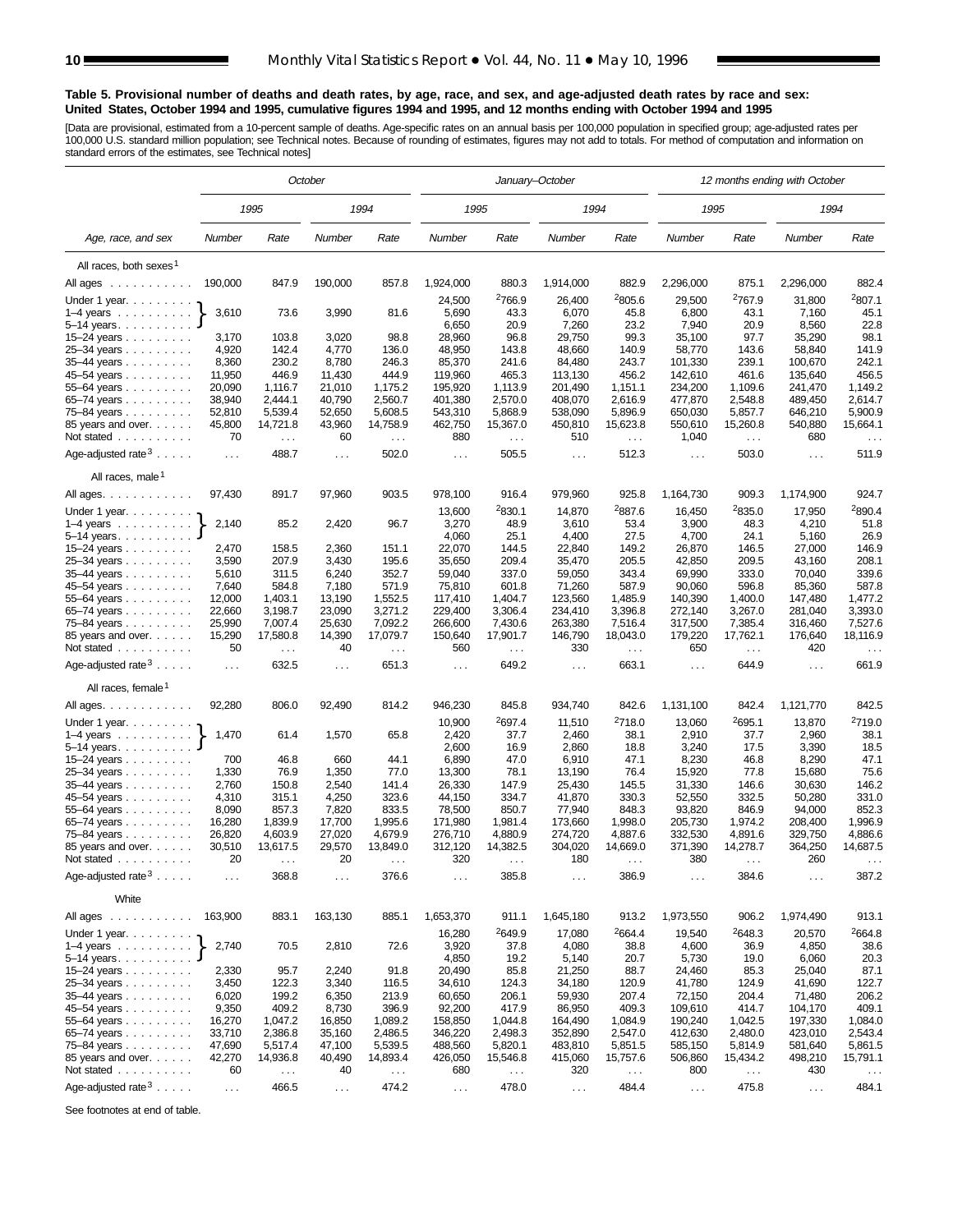#### **Table 5. Provisional number of deaths and death rates, by age, race, and sex, and age-adjusted death rates by race and sex: United States, October 1994 and 1995, cumulative figures 1994 and 1995, and 12 months ending with October 1994 and 1995—Con.**

[Data are provisional, estimated from a 10-percent sample of deaths. Age-specific rates on an annual basis per 100,000 population in specified group; age-adjusted rates per<br>100,000 U.S. standard million population; see Tec

|                                                          | October          |                        |                  |                   |                               | January-October        |                   |                               | 12 months ending with October |                      |                    |                               |  |  |
|----------------------------------------------------------|------------------|------------------------|------------------|-------------------|-------------------------------|------------------------|-------------------|-------------------------------|-------------------------------|----------------------|--------------------|-------------------------------|--|--|
|                                                          |                  | 1995                   |                  | 1994              |                               | 1995                   |                   | 1994                          |                               | 1995                 |                    | 1994                          |  |  |
| Age, race, and sex                                       | Number           | Rate                   | Number           | Rate              | Number                        | Rate                   | Number            | Rate                          | Number                        | Rate                 | Number             | Rate                          |  |  |
| White male                                               |                  |                        |                  |                   |                               |                        |                   |                               |                               |                      |                    |                               |  |  |
| All ages.                                                | 83,550           | 917.6                  | 83,040           | 918.5             | 831,720                       | 934.4                  | 832,030           | 941.7                         | 990,450                       | 927.2                | 998,300            | 941.4                         |  |  |
|                                                          |                  |                        |                  |                   |                               | 2714.9                 |                   |                               |                               |                      |                    | <sup>2</sup> 723.5            |  |  |
| Under 1 year.                                            | 1,700            | 85.3                   | 1,650            | 83.0              | 9,190<br>2,400                | 45.1                   | 9,510<br>2,420    | <sup>2</sup> 723.4<br>45.2    | 11,020<br>2,820               | 2712.8<br>44.1       | 11,460<br>2,850    | 44.3                          |  |  |
| $1-4$ years $\ldots$<br>$5 - 14$ years                   |                  |                        |                  |                   | 2,950                         | 22.9                   | 3,080             | 24.0                          | 3,380                         | 21.8                 | 3,650              | 23.8                          |  |  |
| 15-24 years                                              | 1,770            | 141.8                  | 1,700            | 135.8             | 15,420                        | 125.8                  | 16,060            | 130.6                         | 18,490                        | 125.7                | 18,860             | 127.8                         |  |  |
| 25-34 years                                              | 2,590            | 181.9                  | 2,460            | 169.8             | 25,750                        | 183.1                  | 25,370            | 177.7                         | 31,010                        | 183.6                | 31,020             | 180.8                         |  |  |
| 35-44 years                                              | 4,010            | 264.6                  | 4,670            | 313.7             | 42,580                        | 288.5                  | 42,460            | 292.9                         | 50,590                        | 285.8                | 50,480             | 290.4                         |  |  |
| 45-54 years                                              | 6,040            | 535.2                  | 5,460            | 502.7             | 58,710                        | 539.2                  | 55,260            | 526.9                         | 69,710                        | 534.3                | 66,200             | 526.6                         |  |  |
| 55-64 years                                              | 9,860            | 1,319.8                | 10,680           | 1,437.0           | 96,530                        | 1,321.1                | 101,890           | 1,399.0                       | 115,610                       | 1,318.5              | 121,650            | 1,391.2                       |  |  |
| 65–74 years                                              | 19,820           | 3,132.8                | 20,240           | 3,208.3           | 199,510                       | 3,217.4                | 204,000           | 3,304.6                       | 237,050                       | 3,184.0              | 244,600            | 3,301.8                       |  |  |
| 75-84 years                                              | 23,750           | 7,038.4                | 22,830           | 6,956.6           | 241,060                       | 7,384.7                | 237,660           | 7,465.3                       | 287,150                       | 7,342.1              | 285,810            | 7,483.9                       |  |  |
| 85 years and over.                                       | 13,970           | 17,782.2               | 13,330           | 17,477.7          | 137,160                       | 18,061.4               | 134,120           | 18,236.5                      | 163,090                       | 17,922.0             | 161,440            | 18,303.9                      |  |  |
| Not stated $\ldots$                                      | 40               | $\sim$ $\sim$          | 20               | $\sim$ .          | 460                           | $\ldots$               | 210               | $\sim$                        | 540                           | $\sim$ .             | 270                | $\sim$ $\sim$                 |  |  |
| Age-adjusted rate $3 \ldots$ .                           | $\sim$ $\sim$    | 604.2                  | $\sim$ $\sim$    | 614.2             | $\sim$ $\sim$                 | 613.7                  | $\sim 100$        | 625.5                         | $\sim 100$                    | 609.6                | $\sim$ $\sim$      | 624.8                         |  |  |
| White female                                             |                  |                        |                  |                   |                               |                        |                   |                               |                               |                      |                    |                               |  |  |
| All ages.                                                | 80,350           | 849.9                  | 80,080           | 852.8             | 821,650                       | 888.7                  | 813,150           | 885.7                         | 983,100                       | 885.9                | 976,190            | 885.9                         |  |  |
| Under 1 year. $\ldots$                                   |                  |                        |                  |                   | 7,080                         | 2579.8                 | 7,560             | <sup>2</sup> 604.1            | 8,520                         | 2580.4               | 9,110              | 2603.3                        |  |  |
| $1-4$ years                                              | 1,040            | 55.0                   | 1,160            | 61.5              | 1,520                         | 30.0                   | 1,660             | 32.4                          | 1,790                         | 29.4                 | 2,000              | 32.6                          |  |  |
| $5 - 14$ years                                           |                  |                        |                  |                   | 1,900                         | 15.4                   | 2,060             | 17.0                          | 2,350                         | 16.0                 | 2,420              | 16.7                          |  |  |
| 15–24 years $\ldots$                                     | 560              | 47.2                   | 540              | 45.4              | 5,070                         | 43.5                   | 5,190             | 44.5                          | 5,970                         | 42.7                 | 6,170              | 44.1                          |  |  |
| 25-34 years                                              | 860              | 61.6                   | 880              | 62.0              | 8,870                         | 64.3                   | 8,820             | 63.1                          | 10.770                        | 65.0                 | 10,680             | 63.5                          |  |  |
| 35-44 years                                              | 2,010            | 133.4                  | 1,680            | 113.5             | 18,070                        | 123.1                  | 17,470            | 121.2                         | 21,570                        | 122.5                | 20,990             | 121.4                         |  |  |
| 45-54 years                                              | 3,310            | 286.2                  | 3,270            | 293.7             | 33,480                        | 300.0                  | 31,700            | 294.6                         | 39,900                        | 298.1                | 37,970             | 294.5                         |  |  |
| 55-64 years                                              | 6,400            | 793.5<br>1,781.5       | 6,180            | 768.9<br>1.905.1  | 62,320<br>146,710             | 789.0                  | 62,590<br>148,890 | 794.5                         | 74,630<br>175,580             | 787.2<br>1.909.9     | 75,680             | 800.0<br>1,934.2              |  |  |
| 65-74 years<br>75-84 years                               | 13,890<br>23,950 | 4,545.3                | 14,920<br>24,270 | 4,648.8           | 247,500                       | 1,916.1<br>4,824.9     | 246,160           | 1,938.2<br>4,841.0            | 298,000                       | 4,844.0              | 178,410<br>295,840 | 4,846.7                       |  |  |
| 85 years and over.<br>Not stated                         | 28,300<br>20     | 13,843.4               | 27,170<br>20     | 13,890.8          | 288,890<br>220                | 14,581.5               | 280,940<br>110    | 14,798.7                      | 343,770<br>250                | 14,480.6             | 336,770<br>160     | 14,816.1                      |  |  |
| Age-adjusted rate $3 \ldots$ .                           | $\sim$ $\sim$    | $\sim$ $\sim$<br>350.9 | $\sim$ $\sim$    | $\ldots$<br>356.2 | $\sim$ $\sim$                 | $\sim$ $\sim$<br>364.3 | $\cdots$          | $\sim$ $\sim$ $\sim$<br>366.6 | $\sim$ $\sim$                 | $\ldots$<br>363.6    | $\cdots$           | $\sim$ $\sim$ $\sim$<br>366.9 |  |  |
| <b>Black</b>                                             |                  |                        |                  |                   |                               |                        |                   |                               |                               |                      |                    |                               |  |  |
| All ages.                                                | 23,190           | 820.4                  | 24,080           | 864.0             | 239,070                       | 867.5                  | 238,380           | 877.5                         | 284,200                       | 859.3                | 284,830            | 873.8                         |  |  |
| Under 1 year.                                            |                  |                        |                  |                   | 7,410                         | 21,427.8               | 8,270             | 21,569.4                      | 8,990                         | <sup>2</sup> 1,440.7 | 10,020             | 21,578.0                      |  |  |
| $1-4$ years $\ldots$ $\ldots$ $\ldots$<br>$5 - 14$ years | 800              | 104.4                  | 1,050            | 137.8             | 1,550<br>1,510                | 74.3<br>30.4           | 1,680<br>1,720    | 79.9<br>35.5                  | 1,930<br>1,830                | 77.6<br>31.1         | 1,910<br>2,040     | 76.0<br>35.3                  |  |  |
| 15-24 years                                              | 710              | 153.0                  | 640              | 139.2             | 7,280                         | 160.3                  | 7,410             | 165.0                         | 9,190                         | 168.8                | 8,920              | 165.6                         |  |  |
| 25-34 years                                              | 1,310            | 285.1                  | 1,320            | 285.5             | 13,020                        | 288.5                  | 12,830            | 282.3                         | 15,350                        | 282.9                | 15,170             | 278.0                         |  |  |
| 35-44 years                                              | 2,130            | 480.1                  | 2,160            | 500.5             | 22,570                        | 524.4                  | 22,630            | 541.1                         | 26,610                        | 515.1                | 26,830             | 535.1                         |  |  |
| 45–54 years                                              | 2,310            | 825.9                  | 2,360            | 890.3             | 24,640                        | 918.6                  | 23,210            | 909.7                         | 29,320                        | 912.5                | 27,840             | 910.7                         |  |  |
| 55-64 years                                              | 3,480            | 1,918.3                | 3,620            | 2,032.5           | 32,620                        | 1,845.2                | 32,420            | 1,864.7                       | 38,750                        | 1,827.0              | 38,610             | 1,851.8                       |  |  |
| 65-74 years                                              | 4,590            | 3,336.0                | 4,950            | 3,624.5           | 48,670                        | 3,623.1                | 48,950            | 3,667.9                       | 57,570                        | 3,573.6              | 59,090             | 3,690.8                       |  |  |
| 75-84 years                                              | 4,590            | 6,487.8                | 4,870            | 6,900.1           | 47,590                        | 6,913.8                | 47,770            | 6,968.0                       | 56,400                        | 6,836.4              | 56,640             | 6,882.1                       |  |  |
| 85 years and over.                                       | 3,270            | 13,799.9               | 3,090            | 14,552.9          | 32,020                        | 14,034.2               | 31,320            | 15,181.5                      | 38,040                        | 13,934.1             | 37,520             | 15,314.3                      |  |  |
| Not stated $\ldots$                                      | 10               |                        | 20               |                   | 180                           |                        | 170               |                               | 220                           |                      | 230                |                               |  |  |
| Age-adjusted rate $3 \ldots$ .                           | $\ldots$ .       | 728.1                  | $\ldots$ .       | 775.8             | $\ldots$                      | 771.1                  | $\sim$ $\sim$     | 783.5                         | $\sim$ $\sim$                 | 764.8                | $\cdots$           | 781.0                         |  |  |
| <b>Black male</b>                                        |                  |                        |                  |                   |                               |                        |                   |                               |                               |                      |                    |                               |  |  |
| All ages.                                                | 12,450           | 928.5                  | 13,030           | 985.1             | 128,120                       | 980.1                  | 129,910           | 1,008.1                       | 152,500                       | 972.3                | 154,790            | 1,001.0                       |  |  |
| Under 1 year. $\ldots$                                   |                  |                        |                  |                   | 3,870                         | <sup>2</sup> 1,465.4   | 4,840             | <sup>2</sup> 1,809.1          | 4,790                         | <sup>2</sup> 1,511.0 | 5,870              | 21,823.0                      |  |  |
| $1-4$ years $\ldots \ldots \ldots$                       | 410              | 105.4                  | 700              | 181.2             | 780                           | 74.2                   | 950               | 90.7                          | 950                           | 75.3                 | 1,070              | 84.0                          |  |  |
| $5-14$ years. $\ldots$                                   |                  |                        |                  |                   | 980                           | 39.8                   | 1,080             | 44.6                          | 1,150                         | 38.5                 | 1,230              | 42.0                          |  |  |
| 15–24 years                                              | 600              | 258.6                  | 550              | 239.4             | 5,740                         | 253.7                  | 5,900             | 263.4                         | 7,290                         | 267.9                | 7,110              | 264.1                         |  |  |
| 25-34 years                                              | 900              | 414.1                  | 880              | 402.1             | 8,990                         | 420.1                  | 8,940             | 415.8                         | 10,660                        | 415.6                | 10,700             | 414.4                         |  |  |
| 35-44 years                                              | 1,480            | 714.8                  | 1,420            | 704.6             | 15,000                        | 746.2                  | 15,310            | 784.4                         | 17,660                        | 732.8                | 17,970             | 768.3                         |  |  |
| 45-54 years                                              | 1,410            | 1,112.0                | 1,510            | 1,256.5           | 15,330                        | 1,258.5                | 14,220            | 1,227.4                       | 18,300                        | 1,256.9              | 16,970             | 1,224.4                       |  |  |
| 55-64 years                                              | 1,950            | 2,474.1                | 2,130            | 2,743.9           | 18,390                        | 2,395.7                | 19,030            | 2,512.7                       | 21,810                        | 2,368.1              | 22,580             | 2,484.0                       |  |  |
| 65-74 years                                              | 2,470            | 4,308.5                | 2,510            | 4,430.8           | 26,010                        | 4,651.3                | 26,840            | 4,850.5                       | 30,580                        | 4,564.2              | 32,230             | 4,853.9                       |  |  |
| 75-84 years                                              | 2,000            | 7,771.7                | 2,410            | 9,458.6           | 21,890                        | 8,745.3                | 22,150            | 8,980.5                       | 26,050                        | 8,683.3              | 26,210             | 8,854.7                       |  |  |
| 85 years and over.                                       | 1,220            | 17,734.0               | 880              | 14,193.5          | 11,050                        | 16,744.6               | 10,520            | 17,542.6                      | 13,170                        | 16,670.9             | 12,680             | 17,859.2                      |  |  |
| Not stated                                               | 10               | $\sim$ $\sim$          | 20               | $\sim$ $\sim$     | 90                            | $\sim$ $\sim$          | 110               | $\sim$ $\sim$                 | 100                           | $\sim$ $\sim$        | 140                | $\sim$ $\sim$                 |  |  |
| Age-adjusted rate $3 \ldots$ .                           | $\sim$ $\sim$    | 959.9                  | $\sim$ $\sim$    | 1,034.3           | $\mathcal{L}^{\mathcal{L}}$ . | 1,015.7                | $\sim$ $\sim$     | 1,050.9                       | $\sim$ $\sim$                 | 1,008.3              | $\sim$ $\sim$      | 1,044.1                       |  |  |

See footnotes at end of table.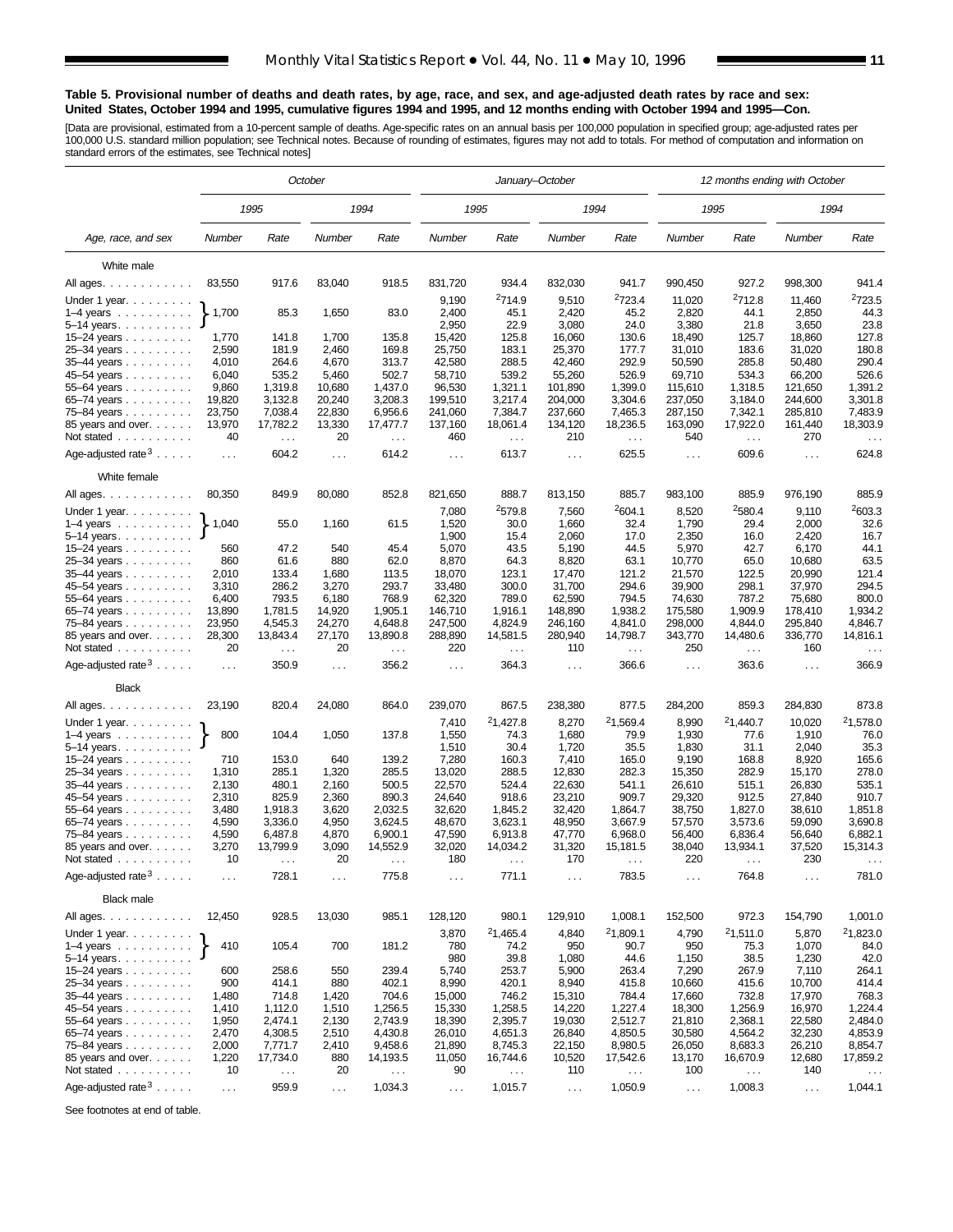#### **Table 5. Provisional number of deaths and death rates, by age, race, and sex, and age-adjusted death rates by race and sex: United States, October 1994 and 1995, cumulative figures 1994 and 1995, and 12 months ending with October 1994 and 1995—Con.**

[Data are provisional, estimated from a 10-percent sample of deaths. Age-specific rates on an annual basis per 100,000 population in specified group; age-adjusted rates per 100,000 U.S. standard million population; see Technical notes. Because of rounding of estimates, figures may not add to totals. For method of computation and information on standard errors of the estimates, see Technical notes]

|                                  |                                  |                         | October  |               |          | January-October |          |          |          | 12 months ending with October |                      |                      |
|----------------------------------|----------------------------------|-------------------------|----------|---------------|----------|-----------------|----------|----------|----------|-------------------------------|----------------------|----------------------|
|                                  |                                  | 1995                    |          | 1994          |          | 1995            |          | 1994     |          | 1995                          |                      | 1994                 |
| Age, race, and sex               | Rate<br>Number<br>Rate<br>Number |                         |          | <b>Number</b> | Rate     | Number          | Rate     | Number   | Rate     | <b>Number</b>                 | Rate                 |                      |
| <b>Black female</b>              |                                  |                         |          |               |          |                 |          |          |          |                               |                      |                      |
| All ages.                        | 10,740                           | 722.8                   | 11,060   | 755.3         | 110,950  | 765.7           | 108,470  | 759.8    | 131,690  | 757.4                         | 130,040              | 759.1                |
| Under 1 year. $\ldots$           |                                  |                         |          |               | 3,540    | 21,385.3        | 3,430    | 21,323.0 | 4,190    | 21,364.8                      | 4,150                | 21,325.9             |
| 1–4 years $\ldots$ $\ldots$ $\}$ | 400                              | 106.0                   | 350      | 93.2          | 780      | 76.4            | 730      | 71.8     | 980      | 80.0                          | 840                  | 67.7                 |
| $5 - 14$ years.                  |                                  |                         |          |               | 530      | 21.9            | 640      | 27.0     | 680      | 23.5                          | 810                  | 28.5                 |
| 15-24 years                      | 120                              | 51.7                    | 90       |               | 1,540    | 68.3            | 1,510    | 67.2     | 1,900    | 69.8                          | 1,810                | 67.1                 |
| 25-34 years                      | 400                              | 165.2                   | 430      | 176.6         | 4,030    | 169.6           | 3,880    | 162.1    | 4,690    | 164.0                         | 4,470                | 155.5                |
| 35-44 years                      | 650                              | 274.7                   | 740      | 321.7         | 7,570    | 330.0           | 7,320    | 328.4    | 8,960    | 325.1                         | 8,850                | 330.8                |
| 45-54 years                      | 890                              | 582.2                   | 840      | 579.7         | 9,310    | 634.1           | 8,990    | 644.1    | 11,020   | 627.2                         | 10,870               | 650.5                |
| $55 - 64$ years                  | 1,530                            | 1.491.3                 | 1,490    | 1.483.0       | 14,230   | 1,423.4         | 13,380   | 1,364.1  | 16,940   | 1.411.7                       | 16,030               | 1,363.1              |
| 65-74 years                      | 2,120                            | 2.641.4                 | 2.440    | 3.053.0       | 22,660   | 2.889.0         | 22,110   | 2,832.4  | 26,990   | 2,868.2                       | 26,850               | 2,865.5              |
| 75-84 years                      | 2,590                            | 5,753.8                 | 2,470    | 5,476.9       | 25,700   | 5,863.7         | 25,620   | 5,842.1  | 30,360   | 5,782.9                       | 30,430               | 5,774.2              |
| 85 years and over.               | 2,040                            | 12,131.0                | 2,210    | 14,701.1      | 20,970   | 12,935.6        | 20,800   | 14,228.8 | 24,870   | 12,819.6                      | 24,840               | 14,275.9             |
| Not stated<br>.                  | $\qquad \qquad -$                | $\cdot$ $\cdot$ $\cdot$ | -        | $\sim 100$    | 90       | $\cdots$        | 60       | $\cdots$ | 120      | $\sim$ $\sim$ $\sim$          | 90                   | $\sim$ $\sim$ $\sim$ |
| Age-adjusted rate $3 \ldots$ .   | $\sim$ $\sim$ $\sim$             | 547.3                   | $\cdots$ | 571.7         | $\cdots$ | 582.0           | $\cdots$ | 576.8    | $\cdots$ | 576.3                         | $\sim$ $\sim$ $\sim$ | 577.3                |

. . . Category not applicable.

– Quantity zero.

\* Figure does not meet standards of reliability or precision (see Technical notes).

 $1$ Includes races other than white and black.

2Death rates ''Under 1 year'' (based on population estimates) differ from infant mortality rates (based on live births); see table 9 for infant mortality rates.

3For method of computation, see Technical notes.

NOTES: Figures include all revisions received from the States. Cumulative and 12-month figures for the current year reflect revisions received for previous months, and figures for earlier years may differ from those previously published. Data include adjustments for District of Columbia, Hawaii, and New Jersey, which are not included in the sample for October 1995.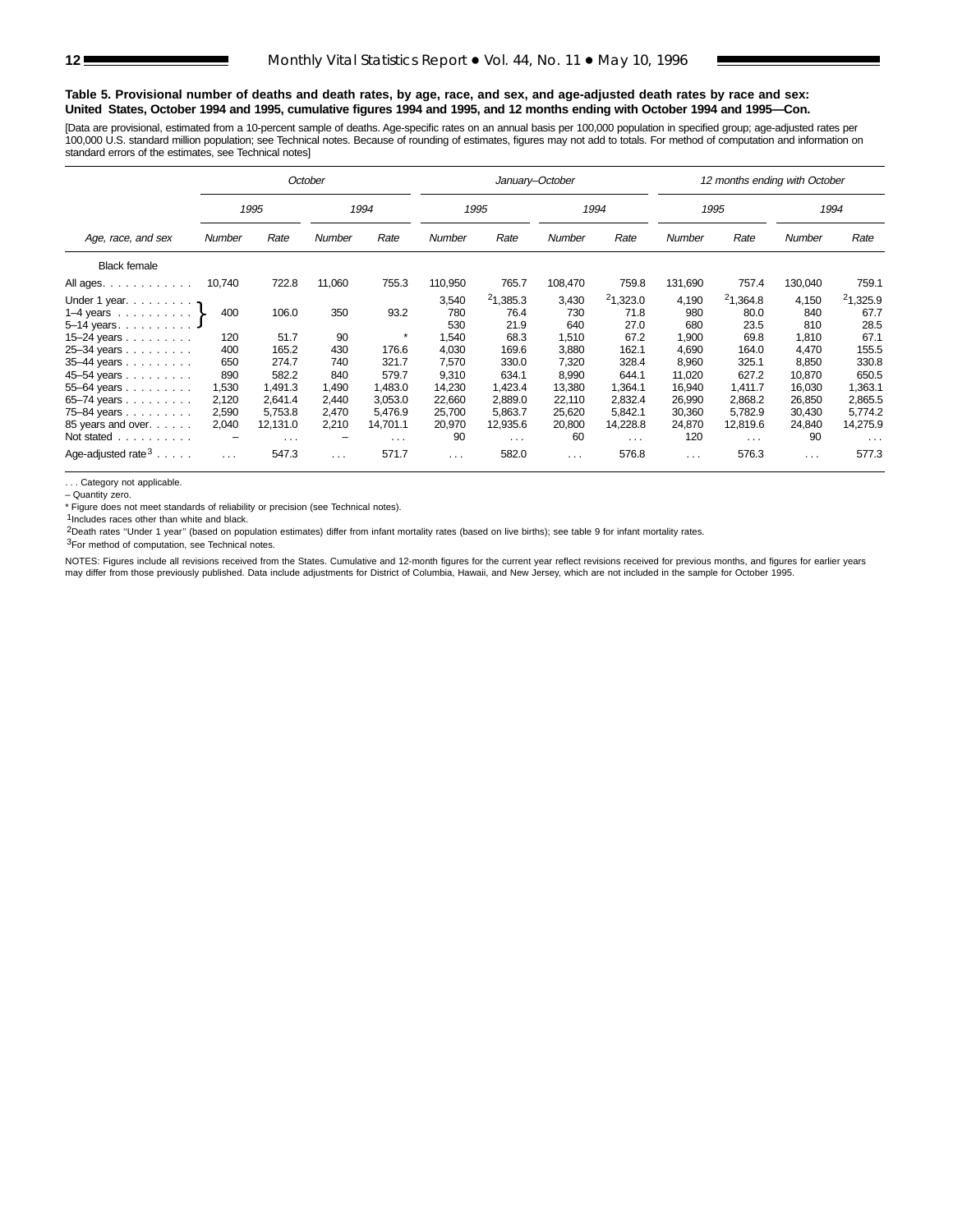#### Table 6. Provisional number of deaths and death rates for 72 selected causes and Human immunodeficiency virus infection: United States, October 1994 and 1995, cumulative figures 1994 and 1995, and 12 months ending with October 1994 and 1995

[Data are provisional, estimated from <sup>a</sup> 10-percent sample of deaths. Rates on an annual basis per 100,000 estimated population. Because of rounding of estimates, figures may not add to totals. For method of computation and information on standard errors of the estimates, see Technical notes. For explanation of asterisks preceding cause-of-death categories, see Technical notes]

|                                                                                                                                                                                                                                                                                                      | October                                                               |                                                             |                                                                       |                                                             | January-October                                                                |                                                             |                                                                                |                                                             |                                                                                |                                                             | 12 months ending with October                                                  |                                                             |
|------------------------------------------------------------------------------------------------------------------------------------------------------------------------------------------------------------------------------------------------------------------------------------------------------|-----------------------------------------------------------------------|-------------------------------------------------------------|-----------------------------------------------------------------------|-------------------------------------------------------------|--------------------------------------------------------------------------------|-------------------------------------------------------------|--------------------------------------------------------------------------------|-------------------------------------------------------------|--------------------------------------------------------------------------------|-------------------------------------------------------------|--------------------------------------------------------------------------------|-------------------------------------------------------------|
|                                                                                                                                                                                                                                                                                                      | 1995                                                                  |                                                             | 1994                                                                  |                                                             | 1995                                                                           |                                                             | 1994                                                                           |                                                             | 1995                                                                           |                                                             | 1994                                                                           |                                                             |
| Cause of death (Ninth Revision, International Classification of Diseases, 1975)                                                                                                                                                                                                                      | Number Rate                                                           |                                                             | Number Rate                                                           |                                                             | Number                                                                         | Rate                                                        | Number                                                                         | Rate                                                        | Number                                                                         | Rate                                                        | Number                                                                         | Rate                                                        |
|                                                                                                                                                                                                                                                                                                      | 190,000                                                               | 847.9                                                       | 190,000                                                               | 857.8                                                       | 1,924,000                                                                      | 880.3                                                       | 1,914,000                                                                      | 882.9                                                       | 2,296,000                                                                      | 875.1                                                       | 2,296,000                                                                      | 882.4                                                       |
|                                                                                                                                                                                                                                                                                                      | 60<br>90                                                              |                                                             | 10<br>110                                                             | 0.5                                                         | 560<br>1,120                                                                   | 0.2<br>0.5                                                  | 10<br>650<br>1,240                                                             | 0.3<br>0.6                                                  | 660<br>1,330                                                                   | 0.3<br>0.5                                                  | 10<br>770<br>1,400                                                             | 0.3<br>0.5                                                  |
|                                                                                                                                                                                                                                                                                                      | 90<br>$\overline{\phantom{a}}$<br>10                                  |                                                             | 70<br>40<br>$\overline{\phantom{0}}$                                  |                                                             | 870<br>250<br>10                                                               | 0.4<br>0.1                                                  | 930<br>310<br>20                                                               | 0.4<br>0.1                                                  | 1,030<br>300<br>10                                                             | 0.4<br>0.1                                                  | 1,070<br>330<br>20                                                             | 0.4<br>0.1                                                  |
|                                                                                                                                                                                                                                                                                                      | 1.770                                                                 | 7.9                                                         | 10<br>1.560                                                           | 7.0                                                         | 10 <sup>1</sup><br>280<br>17.810                                               | 0.1<br>8.1                                                  | 240<br>16.770                                                                  | 0.1<br>7.7                                                  | 10<br>340<br>20,930                                                            | 0.1<br>8.0                                                  | 280<br>20.530                                                                  | 0.1<br>7.9                                                  |
| Svphilis                                                                                                                                                                                                                                                                                             | 290<br>10 <sup>1</sup>                                                | 1.3                                                         | 250                                                                   | 1.1                                                         | 2,900<br>130                                                                   | 1.3<br>0.1                                                  | 10<br>2,290<br>90                                                              | 1.1                                                         | 3,430<br>140                                                                   | 1.3<br>0.1                                                  | 10<br>2,730<br>100                                                             | 1.0                                                         |
| All other infectious and parasitic<br>diseases <sup>1</sup> 001-003,005,020-032,037,039-041,*042-*044,046-054,056-066,071-088,098-139                                                                                                                                                                | 3,970                                                                 | 17.7                                                        | 3,870                                                                 | 17.4                                                        | 41,320                                                                         | 18.9                                                        | 38,850                                                                         | 17.9                                                        | 49,250                                                                         | 18.8                                                        | 46,770                                                                         | සි<br>18.0                                                  |
| 140–208. 140–208 Malignant neoplasms of lymphatic and hematopoietic tissues 140–208<br>Malignant neoplasms of digestive organs and peritoneum150–159<br>Malignant neoplasms of respiratory and intrathoracic organs 160–165<br>Malignant neoplasms of all other and unspecified sites170–173,190–199 | 45,800<br>590<br>10,870<br>13,150<br>3,830<br>5,230<br>1,830<br>5,560 | 204.7<br>2.6<br>48.6<br>58.8<br>17.1<br>23.4<br>8.2<br>24.8 | 46,790<br>650<br>10,730<br>13.140<br>3,890<br>5,460<br>1,930<br>5,920 | 210.7<br>2.9<br>48.3<br>59.2<br>17.5<br>24.6<br>8.7<br>26.7 | 448,830<br>6,650<br>104,740<br>129,380<br>36,860<br>51,020<br>19,360<br>55,140 | 205.3<br>3.0<br>47.9<br>59.2<br>16.9<br>23.3<br>8.9<br>25.2 | 450,280<br>6,490<br>105,870<br>128,750<br>36,790<br>52,020<br>18,490<br>56,420 | 207.6<br>3.0<br>48.8<br>59.4<br>17.0<br>24.0<br>8.5<br>26.0 | 537,110<br>7,910<br>125,790<br>154,610<br>44,180<br>60,950<br>22,800<br>66,210 | 204.7<br>3.0<br>47.9<br>58.9<br>16.8<br>23.2<br>8.7<br>25.2 | 539,420<br>8,090<br>126,680<br>154.620<br>43,970<br>62,040<br>22,510<br>67,940 | 207.3<br>3.1<br>48.7<br>59.4<br>16.9<br>23.8<br>8.7<br>26.1 |
| Other malignant neoplasms of lymphatic and hematopoietic tissues<br>$.200 - 203$<br>Benign neoplasms, carcinoma in situ, and neoplasms of uncertain behavior and                                                                                                                                     | 1.480<br>3.260<br>690                                                 | 6.6<br>14.6<br>3.1                                          | 1,820<br>3,240<br>600                                                 | 8.2<br>14.6<br>2.7                                          | 16,430<br>29,250<br>7.120                                                      | 7.5<br>13.4<br>3.2                                          | 16,980<br>28,480<br>6.480                                                      | 7.8<br>13.1<br>3.0                                          | 19,430<br>35,220<br>8.320                                                      | 7.4<br>13.4<br>3.2                                          | 20.040<br>33,530<br>7.940                                                      | 7.7<br>12.9<br>3.1                                          |
|                                                                                                                                                                                                                                                                                                      | 4,880<br>330<br>330<br>30                                             | 21.8<br>1.5<br>1.5                                          | 4,780<br>270<br>350<br>100                                            | 21.5<br>1.2<br>1.6                                          | 48,990<br>3,090<br>3,430<br>680                                                | 22.4<br>1.4<br>1.6<br>0.3                                   | 46,020<br>2,680<br>3,440<br>750                                                | 21.2<br>1.2<br>1.6<br>0.3                                   | 58,250<br>3,610<br>4,140<br>870                                                | 22.2<br>1.4<br>1.6<br>0.3                                   | 55,540<br>3,220<br>4,220<br>910                                                | 21.3<br>1.2<br>1.6<br>0.3                                   |
|                                                                                                                                                                                                                                                                                                      | 76,180<br>59,140<br>300<br>1,970                                      | 340.5<br>264.3<br>1.3<br>8.8                                | 77,050<br>59.810<br>510<br>1,730                                      | 347.0<br>269.4<br>2.3<br>7.8                                | 784,290<br>608,750<br>4,300<br>20,430                                          | 358.8<br>278.5<br>2.0<br>9.3                                | 788,050<br>613.770<br>4,750<br>20,120                                          | 363.5<br>283.1<br>2.2<br>9.3                                | 935,420<br>725,710<br>5,060<br>24,100                                          | 356.5<br>276.6<br>1.9<br>9.2                                | 945,740<br>737.680<br>5,720<br>23,430                                          | 363.5<br>283.5<br>2.2<br>9.0                                |
| 111. 411 Other acute and subacute forms of ischemic heart disease 411                                                                                                                                                                                                                                | 180<br>38,270<br>17,510<br>180<br>50                                  | 0.8<br>171.0<br>78.3<br>0.8                                 | 200<br>39,550<br>18,590<br>210<br>90                                  | 0.9<br>178.1<br>83.7<br>0.9                                 | 1,900<br>397,480<br>181,330<br>2,100<br>590                                    | 0.9<br>181.8<br>83.0<br>1.0<br>0.3                          | 1,730<br>405,870<br>189,120<br>2,200<br>770                                    | 0.8<br>187.2<br>87.2<br>1.0<br>0.3                          | 2,370<br>473,750<br>217,330<br>2,590<br>720                                    | 0.9<br>180.6<br>82.8<br>1.0<br>0.3                          | 2,140<br>487,940<br>227,600<br>2,670<br>960                                    | 0.8<br>187.5<br>87.5<br>1.0<br>0.4                          |
| Old myocardial infarction and other forms of<br>Intracerebral and other intracranial hemorrhage431-432<br>Cerebral thrombosis and unspecified occlusion of cerebral arteries434.0,434.9                                                                                                              | 20,520<br>1.390<br>17.030<br>1.000<br>12,580<br>1.500<br>1,130        | 91.7<br>6.2<br>76.1<br>4.5<br>56.2<br>6.7<br>5.0            | 20,660<br>1.170<br>16,660<br>850<br>12,850<br>1.960<br>1,230          | 93.1<br>5.3<br>75.0<br>3.8<br>57.9<br>8.8<br>5.5            | 213.460<br>12.940<br>171,690<br>10.450<br>130.120<br>17.770<br>11,180          | 97.6<br>5.9<br>78.5<br>4.8<br>59.5<br>8.1<br>5.1            | 213,790<br>11,990<br>169,310<br>8,990<br>128,550<br>17.480<br>12,610           | 98.6<br>5.5<br>78.1<br>4.1<br>59.3<br>8.0<br>5.8            | 253,100<br>15,450<br>204,980<br>12,220<br>155,500<br>21.400<br>13,560          | 96.5<br>5.9<br>78.1<br>4.7<br>59.3<br>8.2<br>5.2            | 256,710<br>14.660<br>203,800<br>10.750<br>153,400<br>20.850<br>15,220          | 98.7<br>5.6<br>78.3<br>4.1<br>59.0<br>8.0<br>5.8            |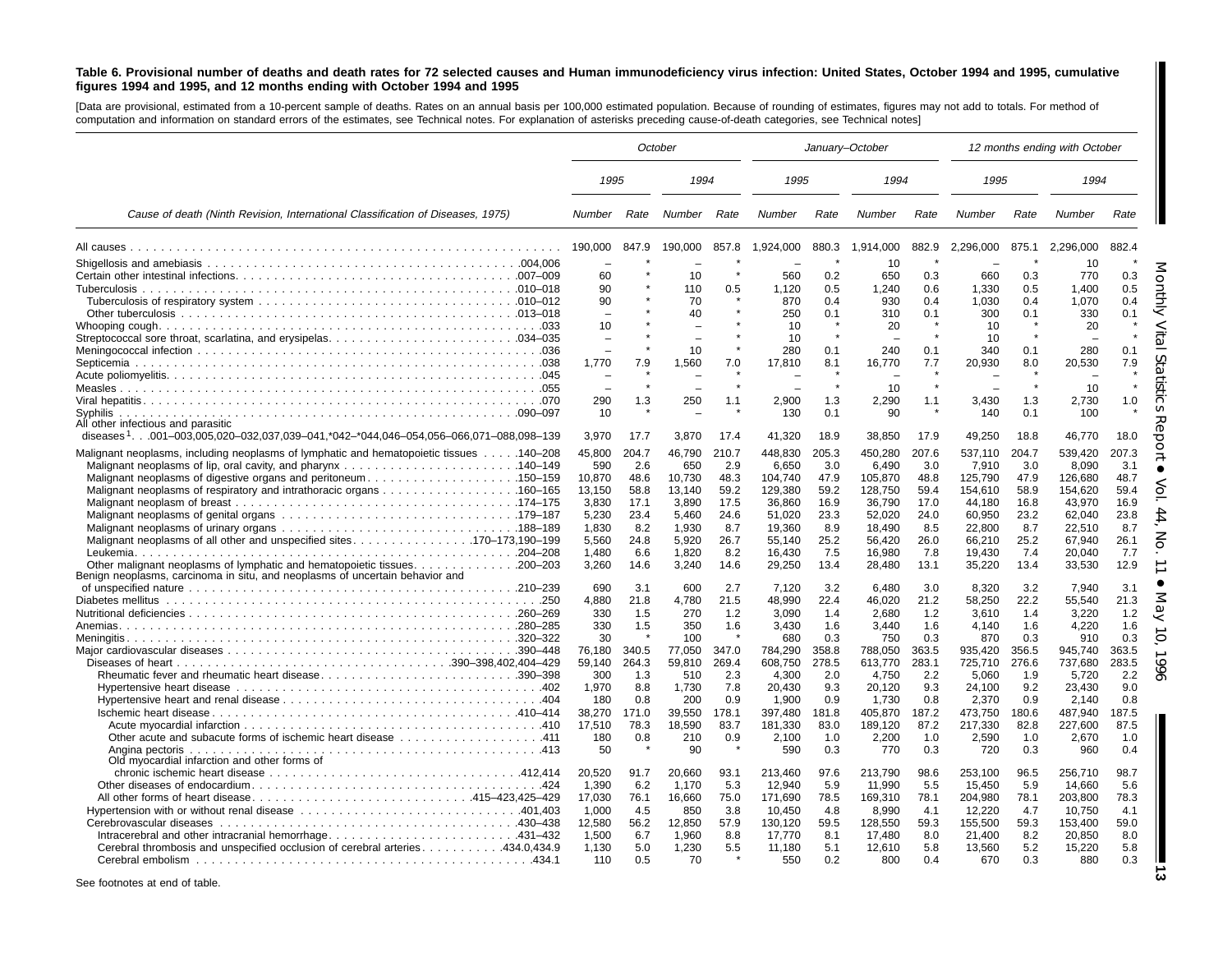#### Table 6. Provisional number of deaths and death rates for 72 selected causes and Human immunodeficiency virus infection: United States, October 1994 and 1995, cumulative figures 1994 and 1995, and 12 months ending with October 1994 and 1995-Con.

[Data are provisional, estimated from <sup>a</sup> 10-percent sample of deaths. Rates on an annual basis per 100,000 estimated population. Because of rounding of estimates, figures may not add to totals. For method of computation and information on standard errors of the estimates, see Technical notes. For explanation of asterisks preceding cause-of-death categories, see Technical notes]

|                                                                                                                                                                                              | October                                                             |                                                        |                                                                     |                                                              |                                                                                | January-October                                                 |                                                                                  |                                                                 |                                                                                 | 12 months ending with October                                   |                                                                                   |                                                                 |  |
|----------------------------------------------------------------------------------------------------------------------------------------------------------------------------------------------|---------------------------------------------------------------------|--------------------------------------------------------|---------------------------------------------------------------------|--------------------------------------------------------------|--------------------------------------------------------------------------------|-----------------------------------------------------------------|----------------------------------------------------------------------------------|-----------------------------------------------------------------|---------------------------------------------------------------------------------|-----------------------------------------------------------------|-----------------------------------------------------------------------------------|-----------------------------------------------------------------|--|
|                                                                                                                                                                                              | 1995                                                                |                                                        | 1994                                                                |                                                              | 1995                                                                           |                                                                 | 1994                                                                             |                                                                 | 1995                                                                            |                                                                 | 1994                                                                              |                                                                 |  |
| Cause of death (Ninth Revision, International Classification of Diseases, 1975)                                                                                                              | <b>Number</b>                                                       | Rate                                                   | Number                                                              | Rate                                                         | Number                                                                         | Rate                                                            | Number                                                                           | Rate                                                            | <b>Number</b>                                                                   | Rate                                                            | Number                                                                            | Rate                                                            |  |
| All other and late effects of cerebrovascular diseases 430.433.435–438                                                                                                                       | 9.850<br>1,100<br>2,360                                             | 44.0<br>4.9<br>10.5                                    | 9,590<br>1,360<br>2,180                                             | 43.2<br>6.1<br>9.8                                           | 100.610<br>13,360<br>21,620                                                    | 46.0<br>6.1<br>9.9                                              | 97.670<br>14,620<br>22,110                                                       | 45.0<br>6.7<br>10.2                                             | 119.870<br>16,150<br>25,840                                                     | 45.7<br>6.2<br>9.8                                              | 116.440<br>17,350<br>26,560                                                       | 44.7<br>6.7<br>10.2                                             |  |
| Chronic obstructive pulmonary diseases and allied conditions 490–496<br>Other chronic obstructive pulmonary diseases and allied conditions494–496                                            | 10<br>5,760<br>5,750<br>10<br>7,970<br>230<br>1.430<br>340<br>5,970 | ×<br>25.7<br>25.7<br>35.6<br>1.0<br>6.4<br>1.5<br>26.7 | 40<br>5,660<br>5,650<br>10<br>8,090<br>310<br>1.400<br>450<br>5,920 | $\star$<br>25.5<br>25.4<br>36.4<br>1.4<br>6.3<br>2.0<br>26.7 | 460<br>66,430<br>66,010<br>420<br>87.670<br>2,520<br>14.910<br>4,580<br>65.660 | 0.2<br>30.4<br>30.2<br>0.2<br>40.1<br>1.1<br>6.8<br>2.1<br>30.0 | 490<br>69,420<br>68.170<br>1,250<br>85.820<br>3,060<br>14.530<br>4,510<br>63,710 | 0.2<br>32.0<br>31.4<br>0.6<br>39.6<br>1.4<br>6.7<br>2.1<br>29.4 | 500<br>78,830<br>78,410<br>420<br>103.020<br>3.060<br>17.600<br>5,290<br>77,070 | 0.2<br>30.0<br>29.9<br>0.2<br>39.3<br>1.2<br>6.7<br>2.0<br>29.4 | 560<br>82,770<br>81,310<br>1.460<br>102,480<br>3,700<br>17.340<br>5,310<br>76,130 | 0.2<br>31.8<br>31.2<br>0.6<br>39.4<br>1.4<br>6.7<br>2.0<br>29.3 |  |
| Hernia of abdominal cavity and intestinal obstruction without                                                                                                                                | 570<br>30                                                           | 2.5                                                    | 450<br>50                                                           | 2.0<br>$\star$                                               | 5,050<br>360                                                                   | 2.3<br>0.2                                                      | 5,190<br>270                                                                     | 2.4<br>0.1                                                      | 5,880<br>410                                                                    | 2.2<br>0.2                                                      | 5,980<br>330                                                                      | 2.3<br>0.1                                                      |  |
| Nephritis and nephrotic syndrome, and nephrosis 580–589<br>Acute glomerulonephritis and nephrotic syndrome580–581<br>Chronic glomerulonephritis, nephritis and nephropathy, not specified as | 340<br>2.050<br>210<br>2,000<br>10                                  | 1.5<br>9.2<br>0.9<br>8.9                               | 430<br>2,070<br>160<br>2,070<br>20                                  | 1.9<br>9.3<br>0.7<br>9.3<br>$\star$                          | 5.040<br>21.160<br>2,210<br>21,330<br>230                                      | 2.3<br>9.7<br>1.0<br>9.7<br>0.1                                 | 4.910<br>21.030<br>2,200<br>20.160<br>230                                        | 2.3<br>9.7<br>1.0<br>9.3<br>0.1                                 | 6.090<br>25.790<br>2,610<br>25,860<br>240                                       | 2.3<br>9.8<br>1.0<br>9.9<br>0.1                                 | 5.910<br>25.580<br>2,600<br>23,920<br>300                                         | 2.3<br>9.8<br>1.0<br>9.2<br>0.1                                 |  |
| Renal failure, disorders resulting from impaired renal function, and                                                                                                                         | 130                                                                 | 0.6                                                    | 120                                                                 | 0.5<br>8.7                                                   | 1.030                                                                          | 0.5<br>9.2                                                      | 1.260                                                                            | 0.6                                                             | 1.370                                                                           | 0.5<br>9.2                                                      | 1.460                                                                             | 0.6                                                             |  |
|                                                                                                                                                                                              | 1,860<br>40<br>50                                                   | 8.3                                                    | 1,940<br>110<br>70                                                  | 0.5                                                          | 20,070<br>660<br>380                                                           | 0.3<br>0.2                                                      | 18,670<br>900<br>320                                                             | 8.6<br>0.4<br>0.1                                               | 24.240<br>790<br>460                                                            | 0.3<br>0.2                                                      | 22,160<br>1,080<br>400                                                            | 8.5<br>0.4<br>0.2                                               |  |
|                                                                                                                                                                                              | 20<br>$\sim$<br>20<br>1,100                                         | 4.9                                                    | 30<br>$\equiv$<br>30<br>1,030                                       | 4.6                                                          | 250<br>10<br>240<br>9,510                                                      | 0.1<br>$\star$<br>0.1<br>4.3                                    | 310<br>60<br>250<br>9,520                                                        | 0.1<br>0.1<br>4.4                                               | 280<br>10<br>270<br>11,560                                                      | 0.1<br>$\star$<br>0.1<br>4.4                                    | 380<br>70<br>310<br>11,390                                                        | 0.1<br>$\star$<br>0.1<br>4.4                                    |  |
| Birth trauma, intrauterine hypoxia, birth asphyxia, and                                                                                                                                      | 1.100<br>190<br>910<br>3,530<br>17,450                              | 4.9<br>0.8<br>4.1<br>15.8<br>78.0                      | 1,180<br>170<br>1.020<br>3.830<br>17,230                            | 5.3<br>0.8<br>4.6<br>17.2<br>77.6                            | 11,350<br>1,670<br>9.680<br>34.730<br>176,280                                  | 5.2<br>0.8<br>4.4<br>15.9<br>80.6                               | 11,890<br>2,020<br>9,870<br>34.090<br>169,380                                    | 5.5<br>0.9<br>4.6<br>15.7<br>78.1                               | 13,640<br>2.040<br>11,600<br>40.880<br>210,370                                  | 5.2<br>0.8<br>4.4<br>15.6<br>80.2                               | 14,570<br>2,550<br>12,030<br>40.670<br>203,330                                    | 5.6<br>1.0<br>4.6<br>15.6<br>78.1                               |  |
|                                                                                                                                                                                              | 8,340<br>4,560<br>3.770<br>2,500                                    | 37.3<br>20.4<br>16.8<br>11.2                           | 7,540<br>3,870<br>3.670<br>2,500                                    | 34.0<br>17.4<br>16.5<br>11.3                                 | 75,000<br>36.540<br>38.470<br>25,340                                           | 34.3<br>16.7<br>17.6<br>11.6                                    | 73,840<br>34.940<br>38.900<br>25,290                                             | 34.1<br>16.1<br>17.9<br>11.7                                    | 89,540<br>43.640<br>45,900<br>30,630                                            | 34.1<br>16.6<br>17.5<br>11.7                                    | 88,520<br>42,310<br>46.210<br>30,410                                              | 34.0<br>16.3<br>17.8<br>11.7                                    |  |
|                                                                                                                                                                                              | 1,930<br>260                                                        | 8.6<br>1.2                                             | 1,980<br>170                                                        | 8.9<br>0.8                                                   | 18,540<br>2,000                                                                | 8.5<br>0.9                                                      | 19.880<br>1,910                                                                  | 9.2<br>0.9                                                      | 22.350<br>2,530                                                                 | 8.5<br>1.0                                                      | 23,900<br>2,260                                                                   | 9.2<br>0.9                                                      |  |
|                                                                                                                                                                                              | 3.450                                                               | 15.4                                                   | 3,420                                                               | 15.4                                                         | 35,700                                                                         | 16.3                                                            | 33,350                                                                           | 15.4                                                            | 42.660                                                                          | 16.3                                                            | 40.110                                                                            | 15.4                                                            |  |

– Quantity zero.

\* Figure does not meet standards of reliability or precision (see Technical notes).

1Includes data for deaths due to Human immunodeficiency virus infection (categories \*042-\*044) shown separately below; see Technical notes.

2Included in All other infectious and parasitic diseases shown above.

NOTES: Figures include all revisions received from the States. Cumulative and 12-month figures for the current year reflect revisions received for previous months, and figures for earlier years may differ from those previo adjustments for District of Columbia, Hawaii, and New Jersey, which are not included in the sample for October 1995.

**14**

I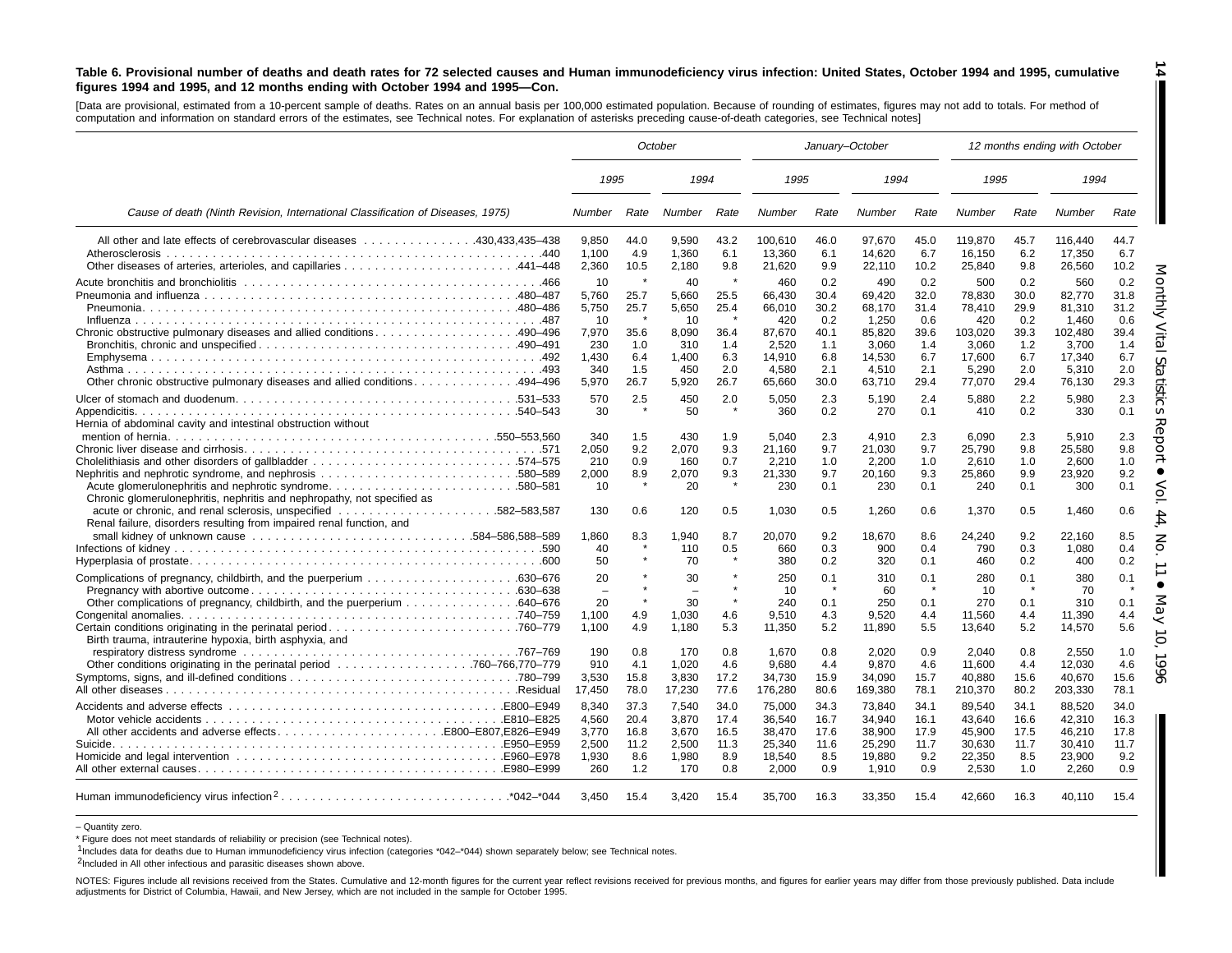#### Table 7. Provisional number of deaths and death rates for 16 selected subcategories of Malignant neoplasms, including neoplasms of lymphatic and hematopoietic tissues: United States, October 1994 and 1995, cumulative figures 1994 and 1995, and 12 months ending with October 1994 and 1995

[Data are provisional, estimated from a 10-percent sample of deaths. Rates on an annual basis per 100,000 estimated population. Because of rounding of estimates, figures may not add to totals. For method of computation and information on standard errors of the estimates, see Technical notes]

|                                                                                                      |        |       | October |       | January-October |       |         |       |         |       | 12 months ending with October |       |
|------------------------------------------------------------------------------------------------------|--------|-------|---------|-------|-----------------|-------|---------|-------|---------|-------|-------------------------------|-------|
|                                                                                                      | 1995   |       | 1994    |       | 1995            |       | 1994    |       | 1995    |       | 1994                          |       |
| Cause of death (Ninth Revision, International Classification of Diseases, 1975)                      | Number | Rate  | Number  | Rate  | Number          | Rate  | Number  | Rate  | Number  | Rate  | Number                        | Rate  |
| Malignant neoplasms, including neoplasms of lymphatic and hematopoietic tissues <sup>1</sup> 140–208 | 45,800 | 204.7 | 46,790  | 210.7 | 448,830         | 205.3 | 450,280 | 207.6 | 537.110 | 204.7 | 539,420                       | 207.3 |
|                                                                                                      | 840    | 3.7   | 880     | 4.0   | 8,780           | 4.0   | 9,540   | 4.4   | 10,410  | 4.0   | 11,370                        | 4.4   |
|                                                                                                      | 1.060  | 4.7   | 1,090   | 4.9   | 11,630          | 5.3   | 11,250  | 5.2   | 14,000  | 5.3   | 13,460                        | 5.2   |
| Malignant neoplasms of colon, rectum, rectosigmoid junction, and anus 153,154                        | 4,870  | 21.8  | 4,800   | 21.6  | 46,760          | 21.4  | 48,720  | 22.5  | 56,680  | 21.6  | 58,540                        | 22.5  |
|                                                                                                      | 2,570  | 11.5  | 2,290   | 10.3  | 23,000          | 10.5  | 22,300  | 10.3  | 27,450  | 10.5  | 26,450                        | 10.2  |
|                                                                                                      | 12,720 | 56.8  | 12,670  | 57.1  | 125,000         | 57.2  | 124.430 | 57.4  | 149,280 | 56.9  | 149,530                       | 57.5  |
|                                                                                                      | 590    | 2.6   | 600     | 2.7   | 6,010           | 2.7   | 6,100   | 2.8   | 7,040   | 2.7   | 7,510                         | 2.9   |
|                                                                                                      | 430    | 1.9   | 280     | 1.3   | 3,910           | 1.8   | 3,820   | 1.8   | 4,680   | 1.8   | 4,690                         | 1.8   |
| Malignant neoplasms of body of uterus and of uterus, part unspecified. 179,182                       | 550    | 2.4   | 480     | 2.2   | 5,010           | 2.3   | 4,950   | 2.3   | 5,940   | 2.3   | 5,910                         | 2.3   |
|                                                                                                      | 1,340  | 6.0   | 1,350   | 6.1   | 11,420          | 5.2   | 11,500  | 5.3   | 13,600  | 5.2   | 13,460                        | 5.2   |
|                                                                                                      | 2,780  | 12.4  | 3,120   | 14.0  | 29,260          | 13.4  | 29,970  | 13.8  | 35,020  | 13.3  | 35,810                        | 13.8  |
|                                                                                                      | 910    | 4.1   | 950     | 4.3   | 9,640           | 4.4   | 9,100   | 4.2   | 11,190  | 4.3   | 11,030                        | 4.2   |
| 189. 189. Malignant neoplasms of kidney and other and unspecified urinary organs. 189                | 910    | 4.1   | 980     | 4.4   | 9,720           | 4.4   | 9,390   | 4.3   | 11,610  | 4.4   | 11,480                        | 4.4   |
|                                                                                                      | 1,020  | 4.6   | 1,130   | 5.1   | 9,600           | 4.4   | 10,040  | 4.6   | 11,700  | 4.5   | 11,790                        | 4.5   |
|                                                                                                      | 130    | 0.6   | 160     | 0.7   | 1,300           | 0.6   | 1,280   | 0.6   | 1,540   | 0.6   | 1,480                         | 0.6   |
|                                                                                                      | 2,190  | 9.8   | 2,100   | 9.5   | 19,280          | 8.8   | 18,700  | 8.6   | 23,130  | 8.8   | 21,970                        | 8.4   |
|                                                                                                      | 940    | 4.2   | 980     | 4.4   | 8,670           | 4.0   | 8,500   | 3.9   | 10,550  | 4.0   | 10,080                        | 3.9   |

1Includes figures for subcategories not shown below.

NOTES: Figures include all revisions received from the States. Cumulative and 12-month figures for the current year reflect revisions received for previous months, and figures for earlier years may differ from those previo adjustments for District of Columbia, Hawaii, and New Jersey, which are not included in the sample for October 1995.

#### Table 8. Provisional number of deaths and death rates for Injury by firearms: United States, October 1994 and 1995, cumulative figures 1994 and 1995, and 12 months ending **with October 1994 and 1995**

[Data are provisional, estimated from a 10-percent sample of deaths. Rates on an annual basis per 100,000 estimated population. Because of rounding of estimates, figures may not add to totals. For method of computation and information on standard errors of the estimates, see Technical notes]

|                                                                                                                         |                             | October           |                             |            | Januarv-October                  |                          |                                  |                          | 12 months ending with October    |                          |                                  |                          |
|-------------------------------------------------------------------------------------------------------------------------|-----------------------------|-------------------|-----------------------------|------------|----------------------------------|--------------------------|----------------------------------|--------------------------|----------------------------------|--------------------------|----------------------------------|--------------------------|
|                                                                                                                         | 1995                        |                   | 1994                        |            | 1995                             |                          | 1994                             |                          | 1995                             |                          | 1994                             |                          |
| Cause of death (Ninth Revision, International Classification of Diseases, 1975)                                         | Number                      | Rate              | Number                      | Rate       | Number                           | Rate                     | Number                           | Rate                     | Number                           | Rate                     | Number                           | Rate                     |
|                                                                                                                         | 3,040                       | 13.6              | 3.220                       | 14.5       | 29.440                           | 13.5                     | 31.850                           | 14.7                     | 35.940                           | 13.7                     | 38,670                           | 14.9                     |
| E922.<br>E955.0-E955.4<br>lnjury by firearms, undetermined whether accidentally or purposely inflicted<br>E985.0-E985.4 | 160<br>1.470<br>1,370<br>40 | 0.7<br>6.6<br>6.1 | 100<br>1.610<br>l.490<br>20 | 7.2<br>6.7 | 1.030<br>15.180<br>13.000<br>220 | 0.5<br>6.9<br>5.9<br>0.1 | 1.150<br>16.120<br>14,360<br>220 | 0.5<br>7.4<br>6.6<br>0.1 | 1.420<br>18.440<br>15,790<br>290 | 0.5<br>7.0<br>6.0<br>0.1 | 1,490<br>19,480<br>17.420<br>270 | 0.6<br>7.5<br>6.7<br>0.1 |

\* Figure does not meet standards of reliability or precision (see Technical notes).

NOTES: Figures include all revisions received from the States. Cumulative and 12-month figures for the current year reflect revisions received for previous months, and figures for earlier years may differ from those previo adjustments for District of Columbia, Hawaii, and New Jersey, which are not included in the sample for October 1995.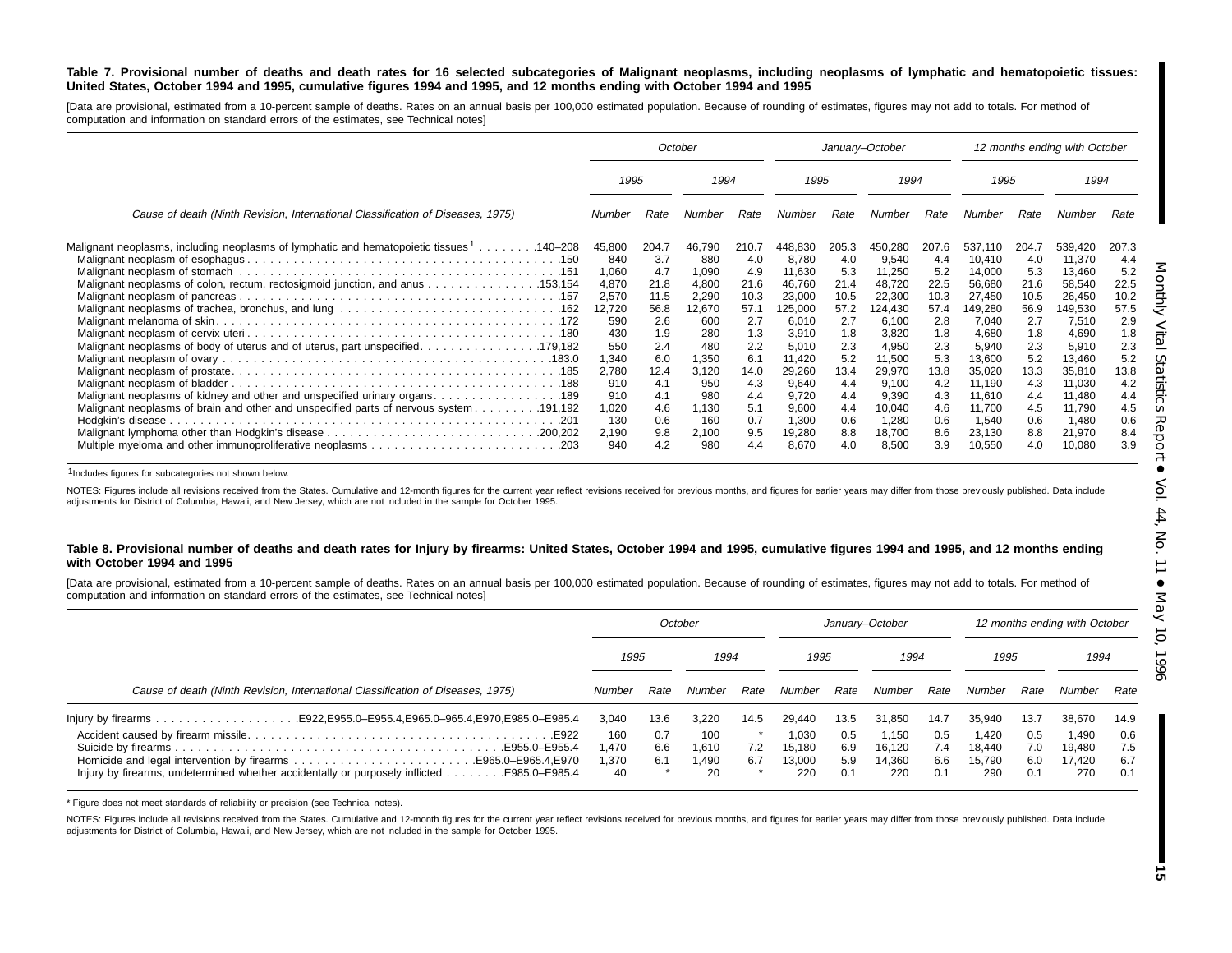#### Table 9. Provisional number of deaths under 1 year and infant mortality rates, by age and for 10 selected causes: United States, October 1994 and 1995, cumulative figures **1994 and 1995, and 12 months ending with October 1994 and 1995**

[Data are provisional, estimated from <sup>a</sup> 10-percent sample of deaths. Rates on an annual basis per 100,000 live births. Because of rounding of estimates, figures may not add to totals. For method of computation and information on standard errors of the estimates, see Technical notes]

|                                                                                         | October                                                                |                                |                                                  | January-October                       |                                                              |                                                             |                                                              | 12 months ending with October                                |                                                              |                                                             |                                                              |                                                              |
|-----------------------------------------------------------------------------------------|------------------------------------------------------------------------|--------------------------------|--------------------------------------------------|---------------------------------------|--------------------------------------------------------------|-------------------------------------------------------------|--------------------------------------------------------------|--------------------------------------------------------------|--------------------------------------------------------------|-------------------------------------------------------------|--------------------------------------------------------------|--------------------------------------------------------------|
|                                                                                         | 1995                                                                   |                                | 1994                                             |                                       | 1995                                                         |                                                             | 1994                                                         |                                                              | 1995                                                         |                                                             | 1994                                                         |                                                              |
| Age and cause of death (Ninth Revision, International Classification of Diseases, 1975) | Number                                                                 | Rate                           | Number                                           | Rate                                  | Number                                                       | Rate                                                        | Number                                                       | Rate                                                         | Number                                                       | Rate                                                        | Number                                                       | Rate                                                         |
|                                                                                         | 2,500                                                                  | 737.2                          | 2,600                                            | 766.7                                 | 24.500                                                       | 749.6                                                       | 26.400                                                       | 792.8                                                        | 29.500                                                       | 757.5                                                       | 31.800                                                       | 801.4                                                        |
|                                                                                         | 1,640<br>820                                                           | 491.8<br>245.9                 | .690<br>940                                      | 492.8<br>274.1                        | 15.720<br>8.780                                              | 480.3<br>268.3                                              | 16.500<br>9,880                                              | 495.8<br>296.9                                               | 18.860<br>10,640                                             | 483.6<br>272.8                                              | 20,140<br>11,680                                             | 507.2<br>294.1                                               |
| .480–487                                                                                | $\overline{\phantom{0}}$<br>30<br>620<br>250<br>40<br>20<br>120<br>650 | 185.9<br>75.0<br>36.0<br>194.9 | 10<br>10<br>580<br>300<br>20<br>30<br>110<br>710 | 169.1<br>87.5<br>5.8<br>32.1<br>207.0 | 160<br>280<br>5,220<br>3,150<br>140<br>390<br>1,060<br>6,420 | 4.9<br>8.6<br>159.5<br>96.2<br>4.3<br>11.9<br>32.4<br>196.2 | 220<br>380<br>5,610<br>3,270<br>200<br>440<br>1.340<br>6,450 | 6.6<br>11.4<br>168.6<br>98.3<br>6.0<br>13.2<br>40.3<br>193.8 | 190<br>350<br>6,380<br>3,740<br>160<br>510<br>1,290<br>7,690 | 4.9<br>9.0<br>163.6<br>95.9<br>4.1<br>13.1<br>33.1<br>197.2 | 250<br>410<br>6,660<br>3,890<br>200<br>560<br>1.740<br>7,940 | 6.3<br>10.3<br>167.7<br>98.0<br>5.0<br>14.1<br>43.8<br>199.9 |
| .Residual                                                                               | 180<br>540                                                             | 54.0<br>161.9                  | 370<br>480                                       | 107.9<br>140.0                        | 2,370<br>5,300                                               | 72.4<br>161.9                                               | 3.070<br>5.410                                               | 92.3<br>162.6                                                | 2,910<br>6,280                                               | 74.6<br>161.0                                               | 3,750<br>6,430                                               | 94.4<br>161.9                                                |

– Quantity zero.

\* Figure does not meet standards of reliability or precision (see Technical notes).

NOTES: Figures include all revisions received from the States. Cumulative and 12-month figures for the current year reflect revisions received for previous months, and figures for earlier years may differ from those previo adjustments for District of Columbia, Hawaii, and New Jersey, which are not included in the sample for October 1995.

**16**

П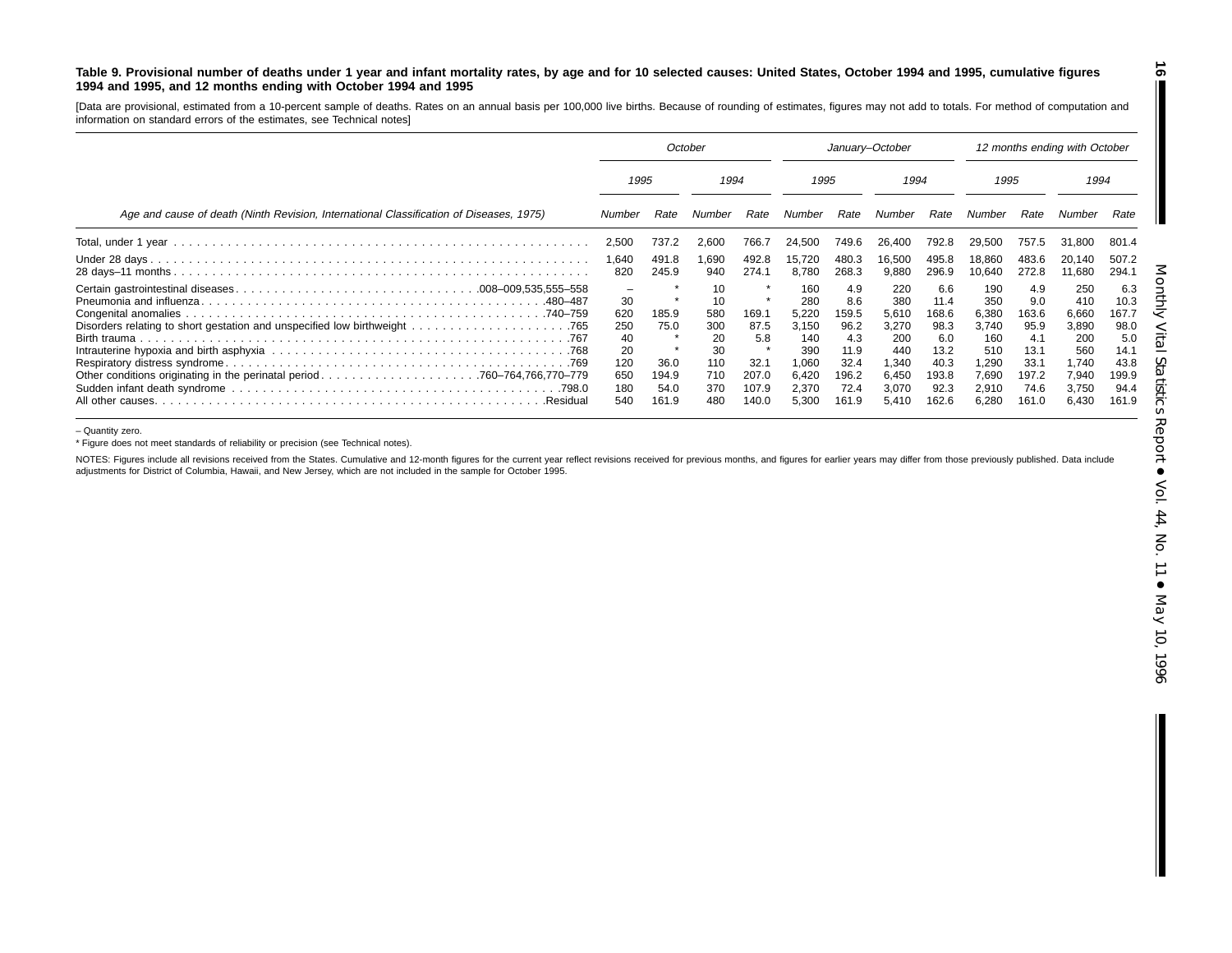# **Technical notes**

# **Nature and sources of data**

Data in this report are provisional unless otherwise specified and include only events occurring within the United States (50 States and the District of Columbia). Mortality data exclude fetal deaths. Data for the Commonwealth of Puerto Rico are not included in the U.S. totals.

Birth, death, and infant death figures in tables 2 and 4 for each State are estimates by State of residence. These estimates are derived by applying adjustment ratios to the actual counts of certificates for all events occurring in the State and received in registration offices during a 1-month period regardless of date of the event. The adjustment ratios for each data year represent the observed relationship between final State occurrence and residence figures for the three most recent years for which final data were available and are expressed as a single ratio for each State. As in previous years, monthly State marriage and divorce figures represent the actual count of all events occurring in the State (State of occurrence) that were received in the registration offices during the 1-month period. Delay in the receipt of certificates in a registration office may result in a low State figure for a given month followed by a high figure for the month(s) in which the delayed records are received. Data for previous months and cumulative data include revised figures received from the States.

Figures for births, deaths, and infant deaths for California in tables 2 and 4 contain adjustments for varying lengths of State reporting periods. Figures for Texas for all events shown in tables 2–4 also are adjusted for varying lengths of State reporting periods. The figures for both States are adjusted by the ratio between the number of days in the data month and the number of days in the State reporting period. The adjusted figures are included in the U.S. totals shown elsewhere in this report.

U.S. totals for births, deaths, and infant deaths are based on the State estimates by State of residence and, therefore, in effect, exclude events to nonresidents of the United States. Events to nonresidents of the United States are included in all marriage and divorce figures. The effect of excluding events to nonresidents from the U.S. totals is small.

# Provisional totals for the United States include estimates for State data shown as not available. Provisional totals for births and marriages for the entire United States include adjustments for observed differences between provisional and final monthly figures.

Divorce figures include reported annulments. The monthly national divorce estimate is obtained by multiplying the total for the reporting areas by the ratio observed between the most recent final annual divorce total for the United States and the provisional total for the reporting areas combined.

*Random variation*—Although the counts in this report are not subject to sampling variability (except the Current Mortality Sample), they may be affected by random variation. When the number of events is small and the probability of such an event is small, considerable caution must be observed in interpreting the data. Such infrequent events may be assumed to follow a Poisson probability distribution. For this distribution a simple approximation may be used to estimate the random variation as follows:

If *N* is the number of events in the population and *R* is the corresponding rate, the chances are 19 in 20 that

1. 
$$
N - 2\sqrt{N}
$$
 and  $N + 2\sqrt{N}$ 

covers the ''true'' number of events.

2. 
$$
R-2
$$
  $\frac{R}{\sqrt{N}}$  and  $R+2$   $\frac{R}{\sqrt{N}}$ 

covers the ''true'' rate.

If the rate  $R_1$  corresponding to  $N_1$ events is compared with the rate  $R_2$  corresponding to  $N_2$  events, the difference between the two rates may be regarded as statistically significant at the 0.05 level if it exceeds

$$
2\sqrt{\frac{R_1^2}{N_1} + \frac{R_2^2}{N_2}}
$$

Additional information on random variation in numbers of events, rates, and ratios may be found in the technical appendixes of *Vital Statistics of the United States, 1990, Volumes I and II.*

# **Rates**

Rates are on an annual basis and, except for infant mortality rates, are per 1,000 or 100,000 estimated population residing in the United States. The populations used for computing these rates are furnished by the U.S. Bureau of the Census. Rates shown in this report beginning with 1992 were computed using populations based on the 1990 Census enumeration comparable to those used for final data. Monthly rates are based on populations estimated for the specific month. Year-to-date rates are averages of monthly rates that have been weighted by the number of days in the corresponding months. Rates for 12-month periods are the sum of events for the period per population estimated at the midpoint of the period.

Infant mortality rates are deaths under 1 year of age for the specified period (monthly, year-to-date, or 12-month period) per 1,000 or 100,000 live births. Births used for computing monthly and year-to-date infant mortality rates are adjusted for monthly variation in the number of births. Births used to compute 12-month rates do not contain this adjustment. Births used for computing infant mortality rates are not corrected for observed differences between provisional and final monthly figures as described earlier in ''Nature and sources of data.'' Because monthly infant mortality rates are based on relatively few events, they are highly variable. Therefore, comparisons of monthly infant mortality rates should be interpreted cautiously; see ''Random variation.''

Age-adjusted death rates are used to compare relative mortality risks across groups and over time. However, they should be viewed as constructs or indexes rather than as direct or actual measures of mortality risk. Statistically, they are weighted averages of the age-specific death rates, where the weights represent the fixed population proportions by age. See chapter 5 of an earlier report (1). The age-adjusted death rates presented in this report were computed by the direct method, that is, by applying age-specific death rates to the U.S. standard million population (2). See also chapter 10 of an earlier report (1). Age groups in table 5 were used to compute the age-adjusted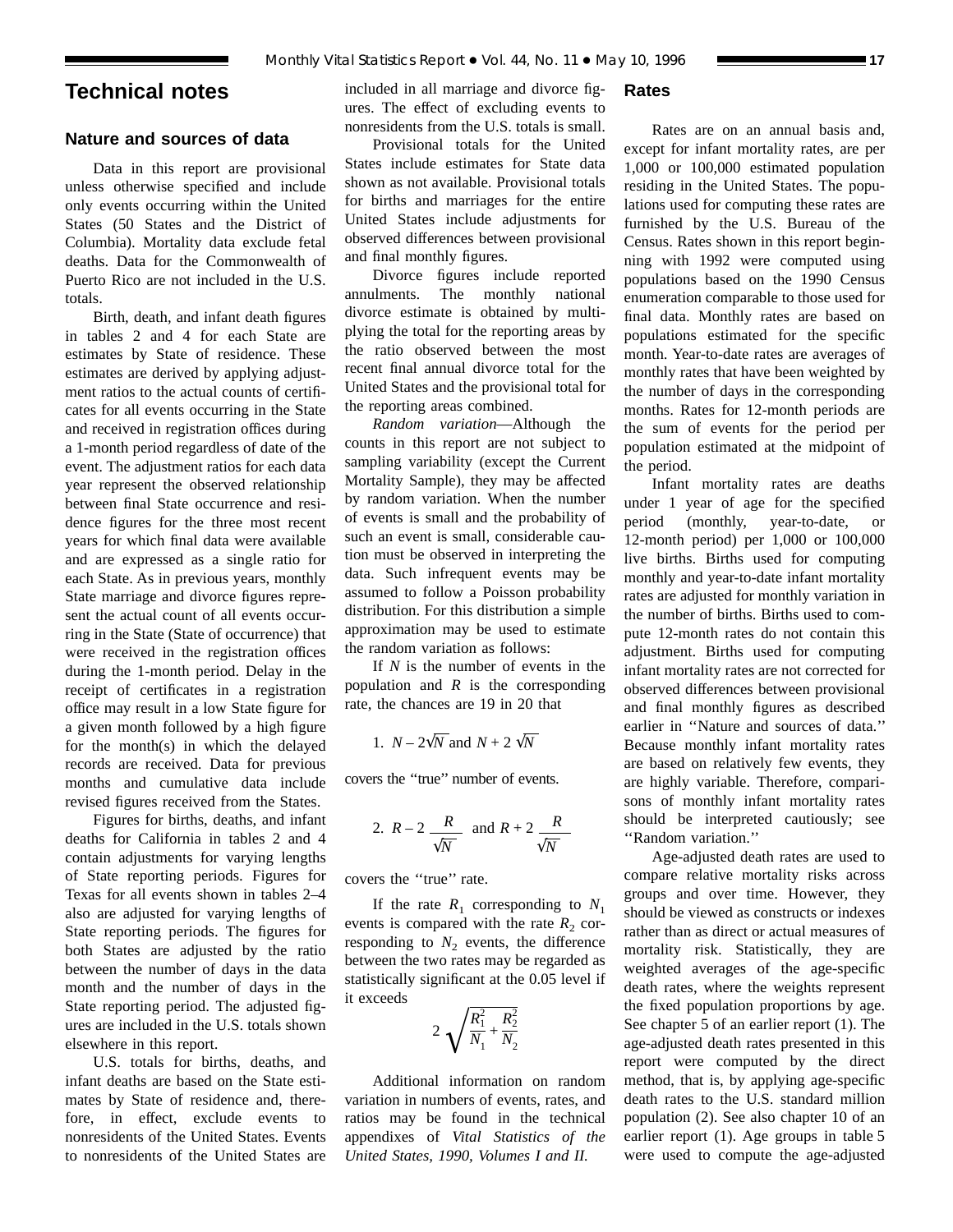rates shown in that table. It is important not to compare age-adjusted rates with crude rates.

# **Current Mortality Sample**

The Current Mortality Sample (CMS) is a 10-percent systematic sample of death certificates drawn each month after the certificates are counted in the State registration offices. Deaths and death rates for the United States by age, race, sex, and cause are estimated based on the sample. Because of the additional time required to select and process the certificates, data based on the CMS are published 1 month after publication of the U.S. and State counts. Complete information concerning the underlying cause of death sometimes is not available when the sample is drawn. As a result estimates based on sample counts for certain causes are biased. Correction for bias is not made in this report.

Estimated numbers of deaths based on the sample were proportionately adjusted to be consistent with estimates based on the count of death certificates received in State registration offices.

*HIV infection*—Beginning with data for 1987, the National Center for Health Statistics introduced categories \*042– \*044 for classifying and coding Human immunodeficiency virus (HIV) infection. The asterisks before the categories indicate that these codes are not part of the

*Ninth Revision, International Classification of Diseases.* Deaths classified to these categories are included in All other infectious and parasitic diseases in the List of 72 Selected Causes of Death and are also shown separately at the bottom of table 6.

*Sampling variability*—Because the estimates of deaths and death rates presented in this report with the exception of total deaths and deaths under 1 year are based on a sample of death certificates, they are subject to sampling variability. The estimated relative standard error in the following table is a measure of the

**Relative standard errors for estimated numbers of deaths from the Current Mortality Sample expressed as a percent of the estimate**

|                                                                                                                 | Relative standard error<br>of estimate (as percent)                                         |                                                                                                  |  |  |
|-----------------------------------------------------------------------------------------------------------------|---------------------------------------------------------------------------------------------|--------------------------------------------------------------------------------------------------|--|--|
| <b>Estimated number</b><br>of deaths                                                                            | 170,000<br>estimated<br>deaths<br>each month                                                | 2,000,000<br>estimated<br>deaths<br>each year                                                    |  |  |
| 10.<br>20<br>50.<br>100<br>200<br>500<br>1.000<br>2,000<br>5.000<br>$10,000$<br>$20,000$<br>50,000<br>$100,000$ | 94.9<br>67.1<br>42.4<br>30.0<br>212<br>13.4<br>9.5<br>6.7<br>42<br>2.9<br>2.0<br>1.1<br>0.6 | 94.9<br>67.1<br>424<br>30.0<br>212<br>13.4<br>9.5<br>67<br>42<br>3.0<br>2.1<br>1.3<br>0.9<br>0.6 |  |  |
| $200,000$<br>$500,000$<br>1,000,000<br>.                                                                        |                                                                                             | 04<br>0 2                                                                                        |  |  |

sampling error of the estimated number of deaths (or of the estimated death rate) expressed as a percent of the estimate. The first column refers to monthly estimates; the second to annual; cumulative year-to-date totals fall between the two.

The chances are about 2 in 3 that the percent difference between an estimate and the result of a complete count is less than the percent shown. The chances are about 19 in 20 that the percent difference is less than twice the percent shown. A figure based on 100 or fewer estimated deaths has a relative standard error of 30 percent or more and is, therefore, considered unreliable. A rate based on 100 or fewer estimated deaths has been replaced by an asterisk.

Unless otherwise specified comparisons made in the text between death rates based on the CMS were statistically significant at the 0.05 level of significance. Lack of comment in the text about any two rates does not mean that the difference was tested and found not to be significant at this level.

# **References**

1. Feinleib M, Zarate AO, eds. Reconsidering age adjustment procedures: Workshop proceedings. National Center for Health Statistics. Vital Health Stat 4(29). 1992.

2. Grove RD, Hetzel AM. Vital statistics rates in the United States, 1940–1960. Public Health Service. Washington: National Center for Health Statistics. 1968.